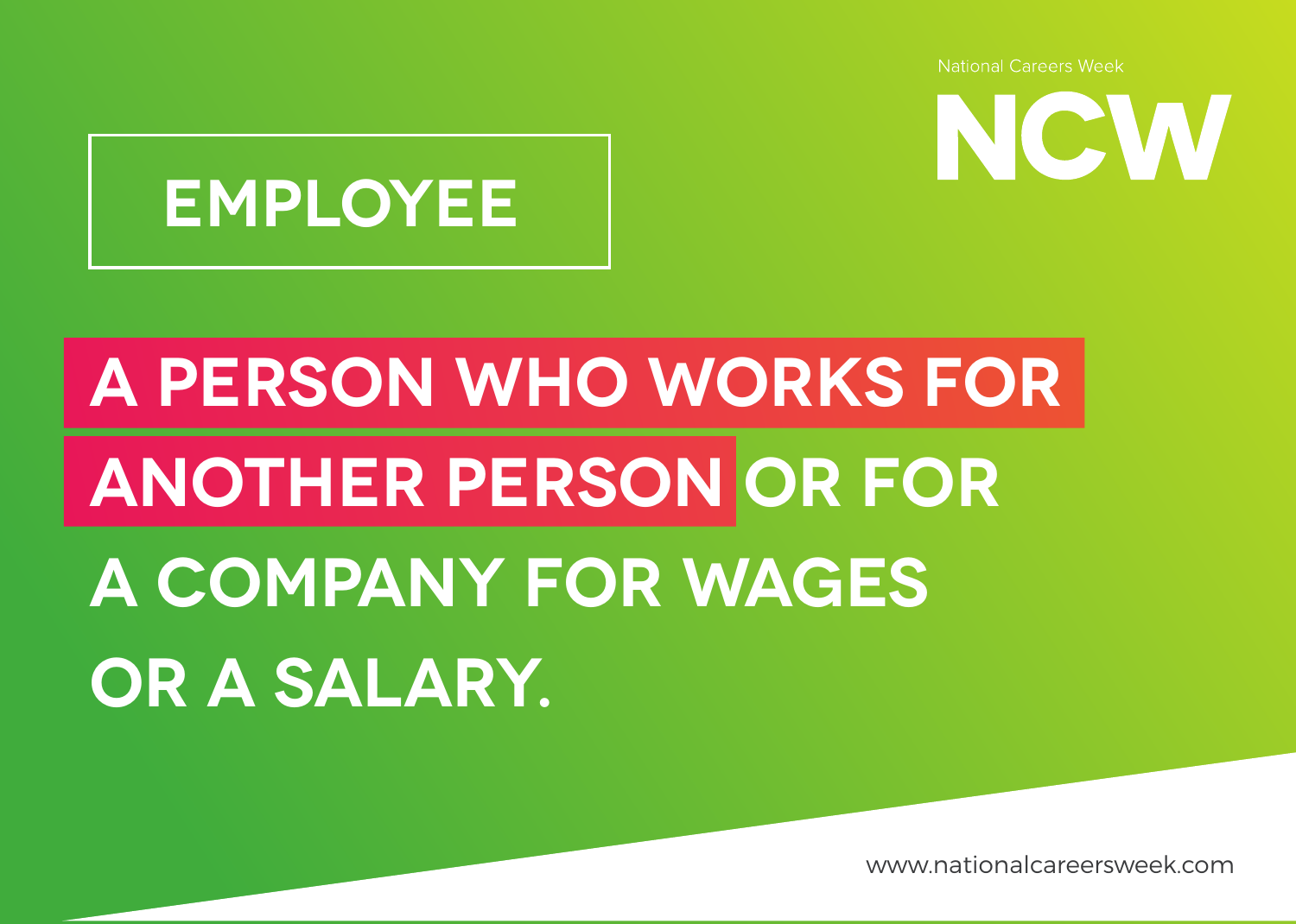NCW



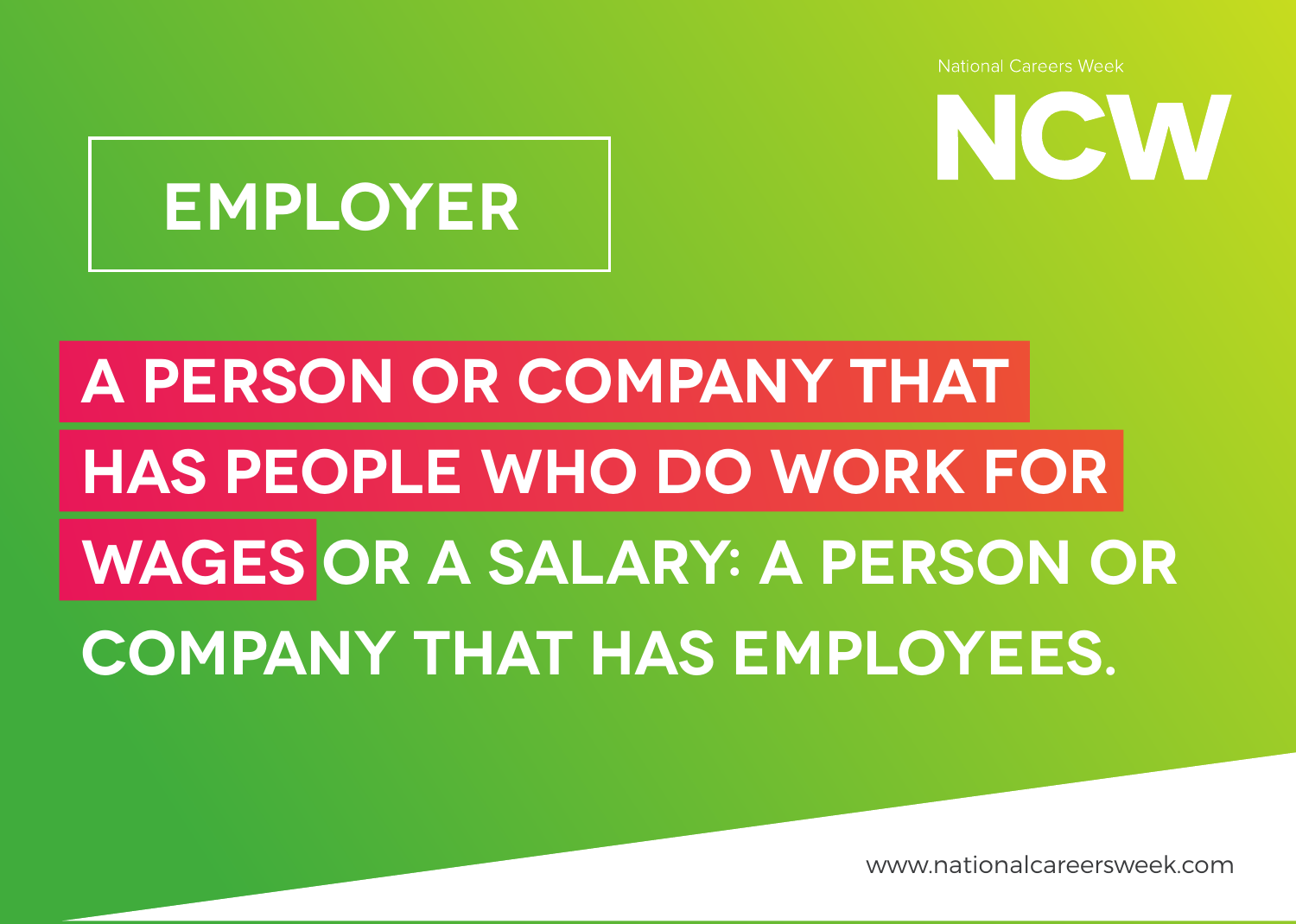NCW



## **AN OFFICIAL AGREEMENT BETWEEN AN EMPLOYER AND AN APPRENTICE WHICH SETS OUT THE TERMS AGREED BETWEEN THE 2 PARTIES.**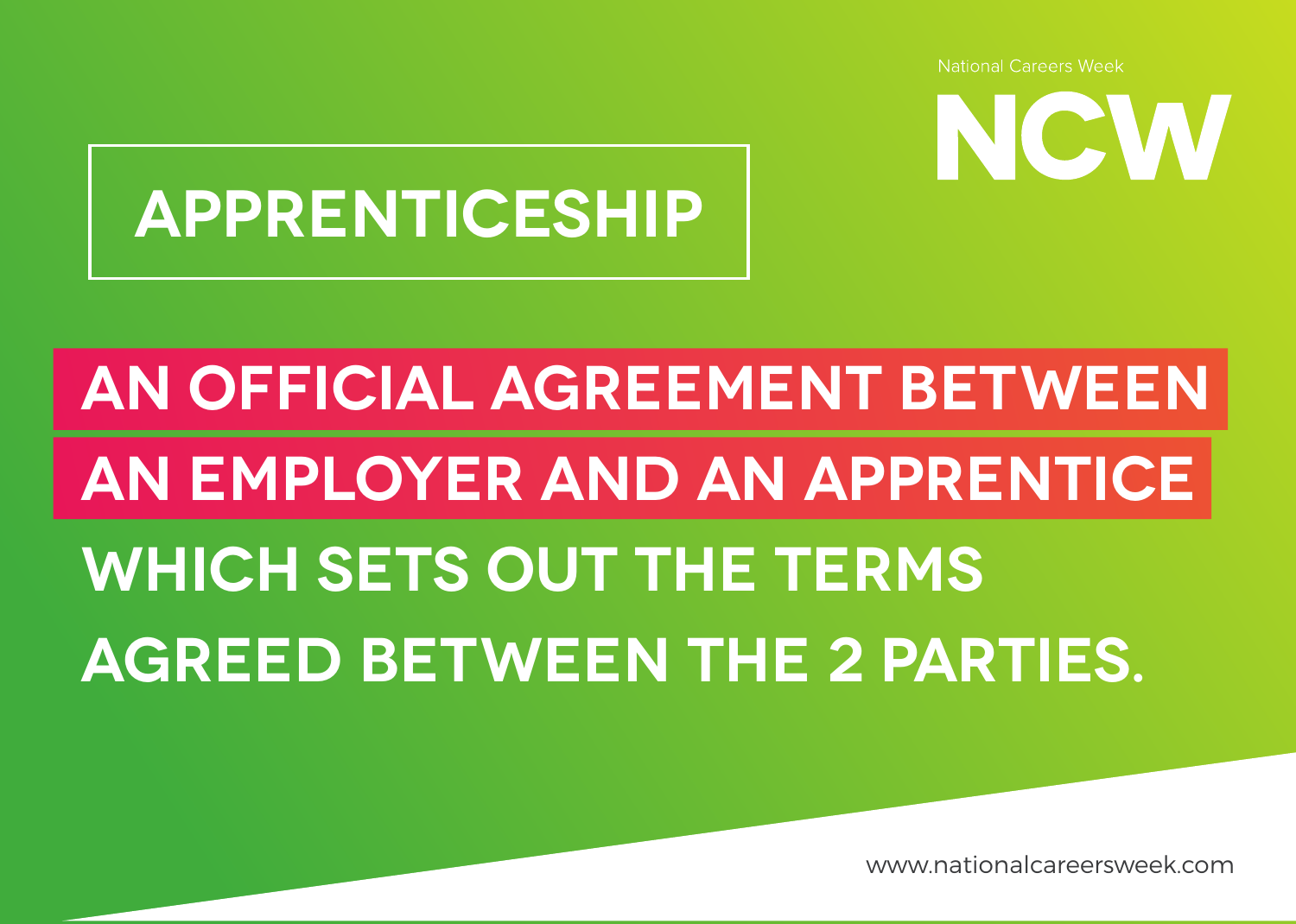

#### **APPRENTICE**

### **YOU HAVE A JOB THAT INCLUDES GAINING RECOGNISED QUALIFICATIONS AND ESSENTIAL SKILLS WHILST YOU ARE WORKING AND EARNING A WAGE.**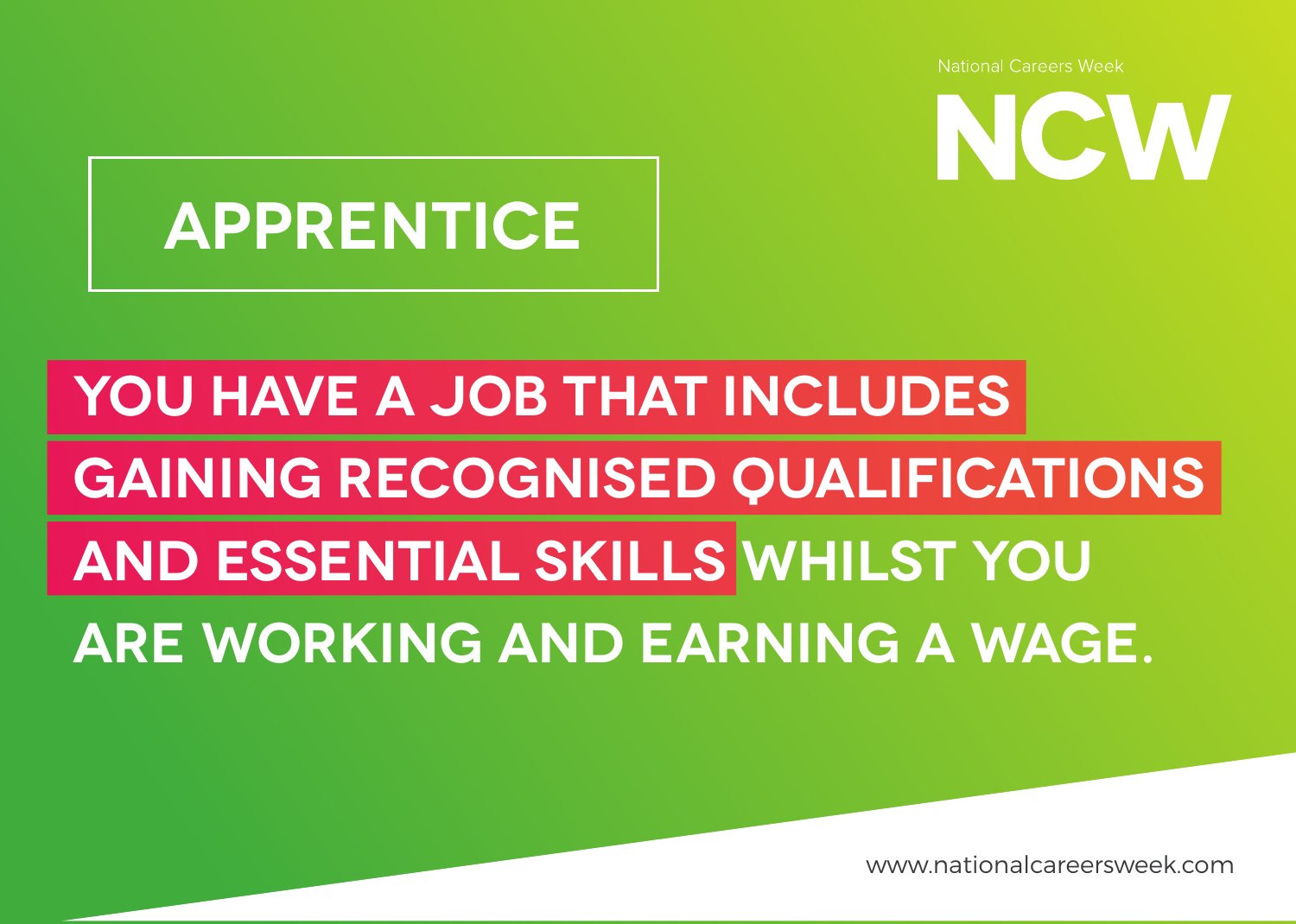

#### **TRAINEE**

# **A PERSON WHO IS BEING TRAINED FOR**

**A JOB.**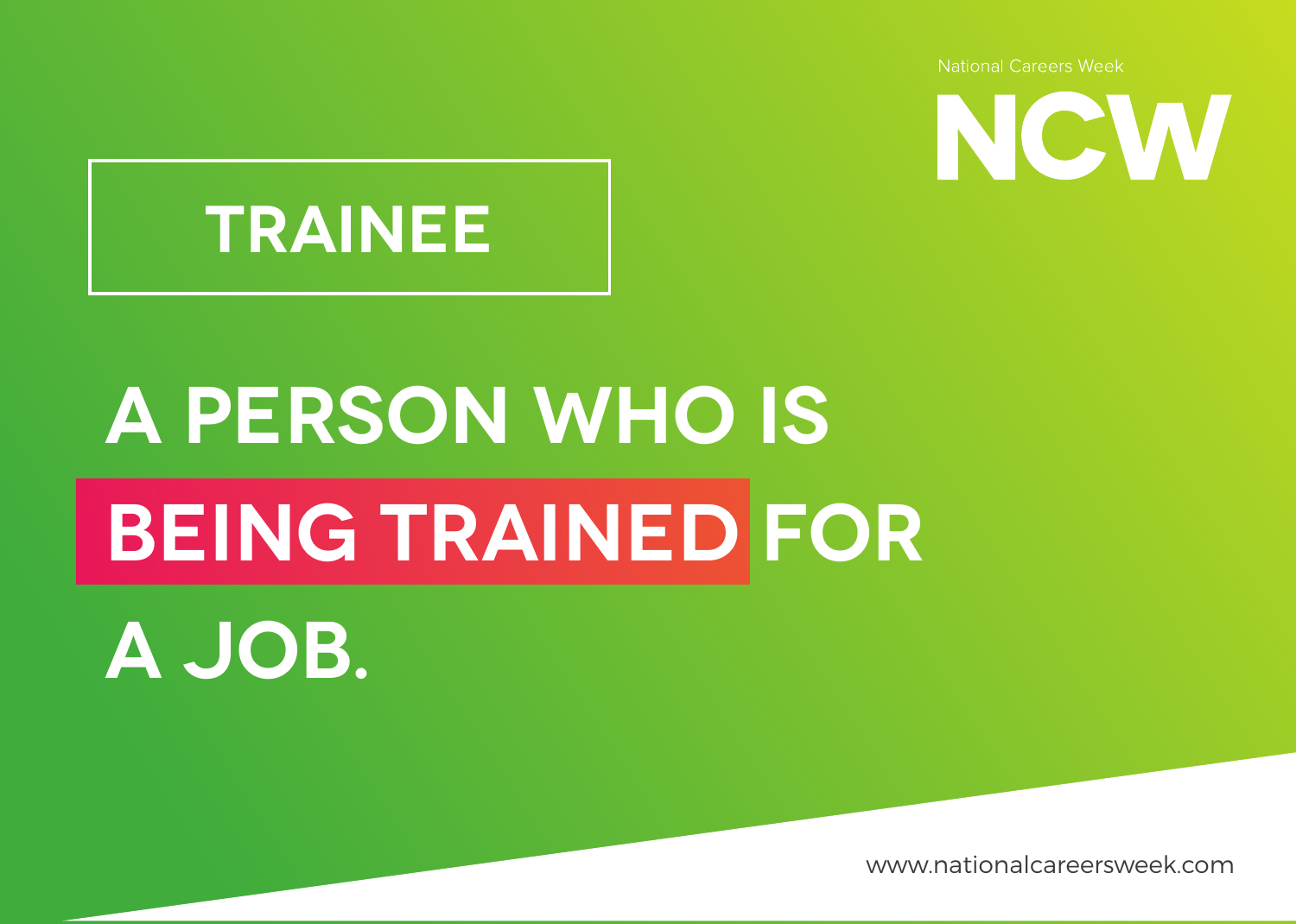NCW



## **A STUDENT OR RECENT GRADUATE WHO WORKS FOR A PERIOD OF TIME AT A JOB IN ORDER TO GET EXPERIENCE.**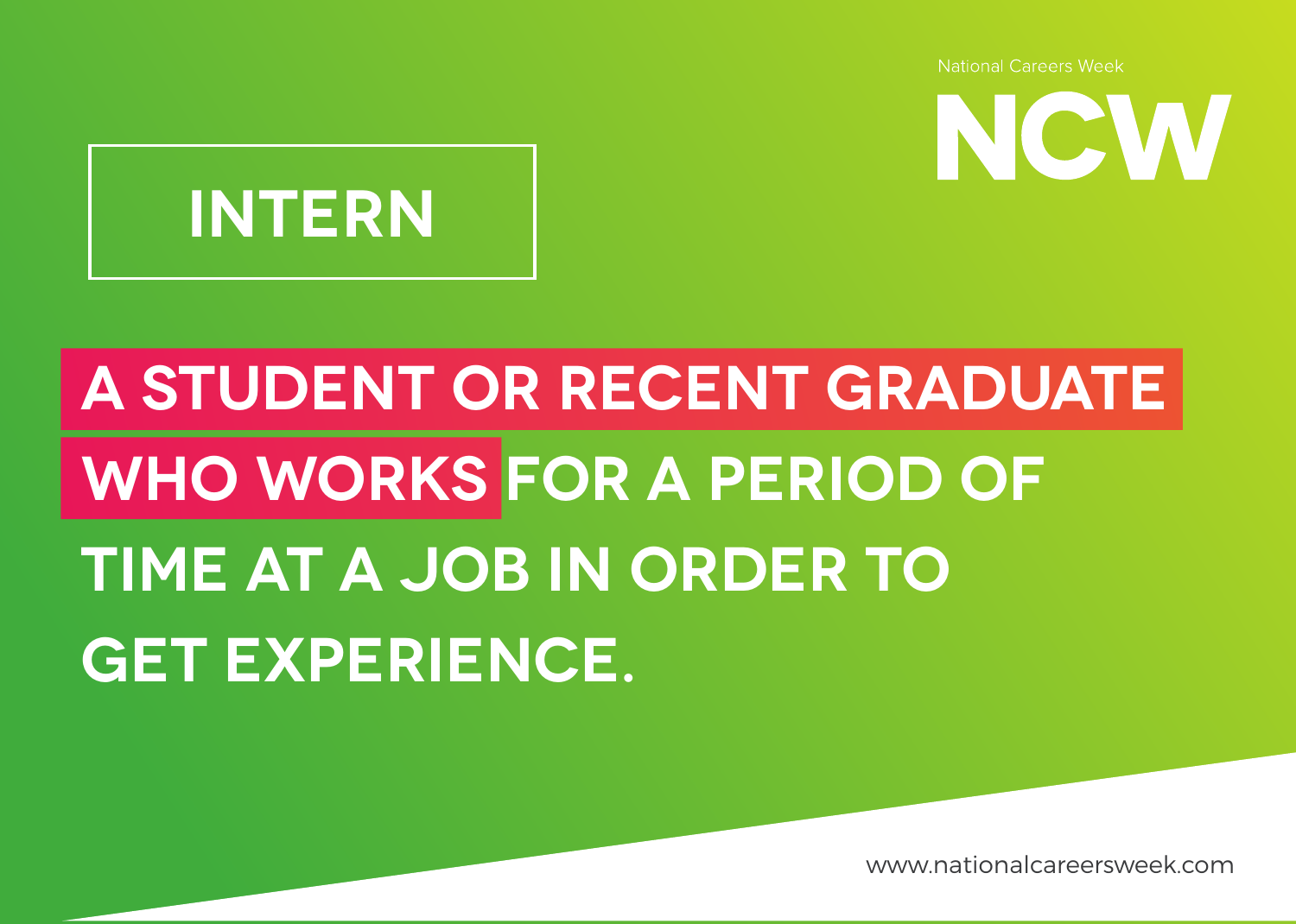

#### **FULL-TIME JOB**

## **WORKING THE FULL NUMBER OF HOURS CONSIDERED NORMAL OR STANDARD. NORMALLY 35 OR MORE PER WEEK.**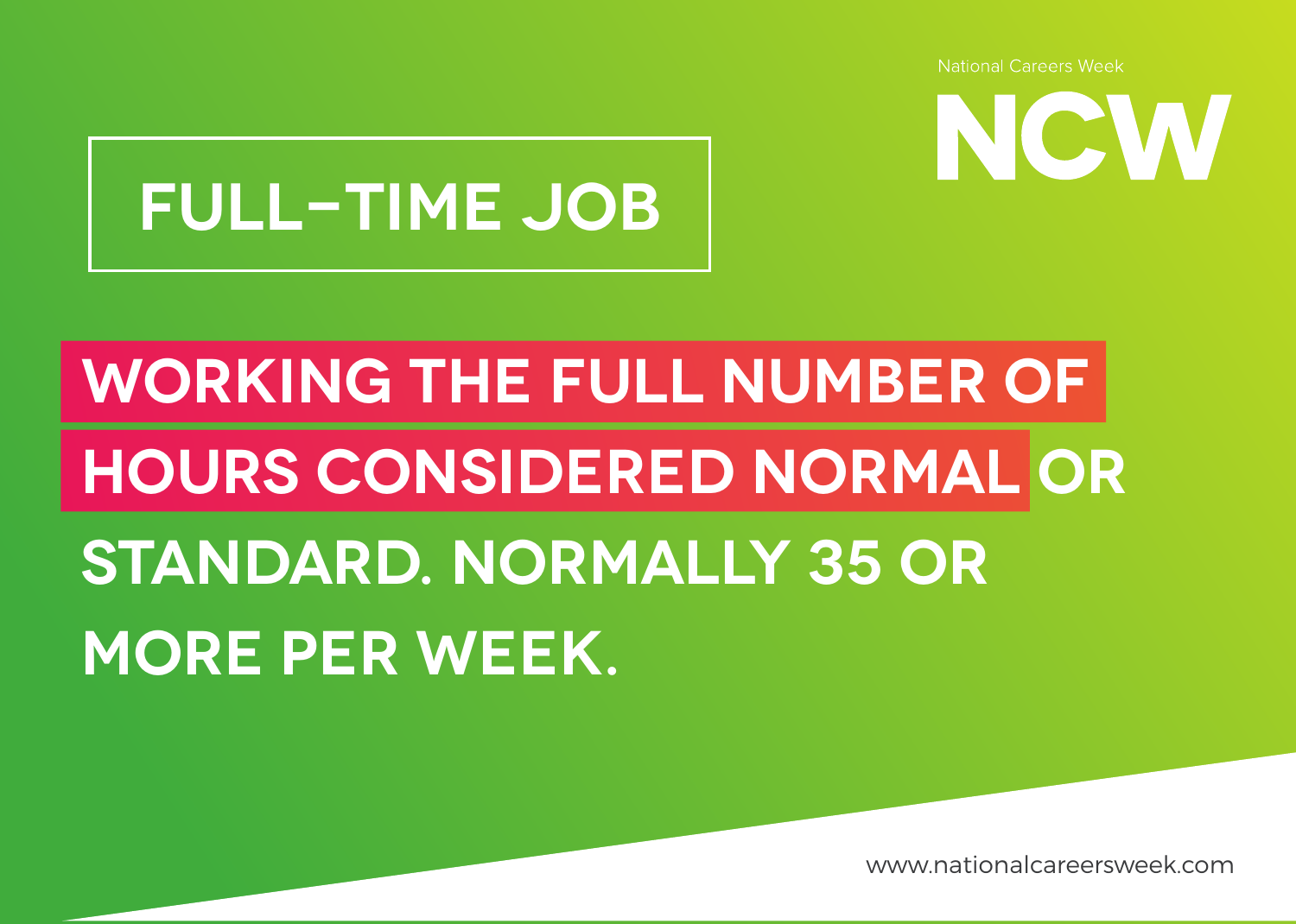

#### **PART-TIME JOB**

## **WORKING OR INVOLVING FEWER HOURS THAN IS CONSIDERED NORMAL OR STANDARD.**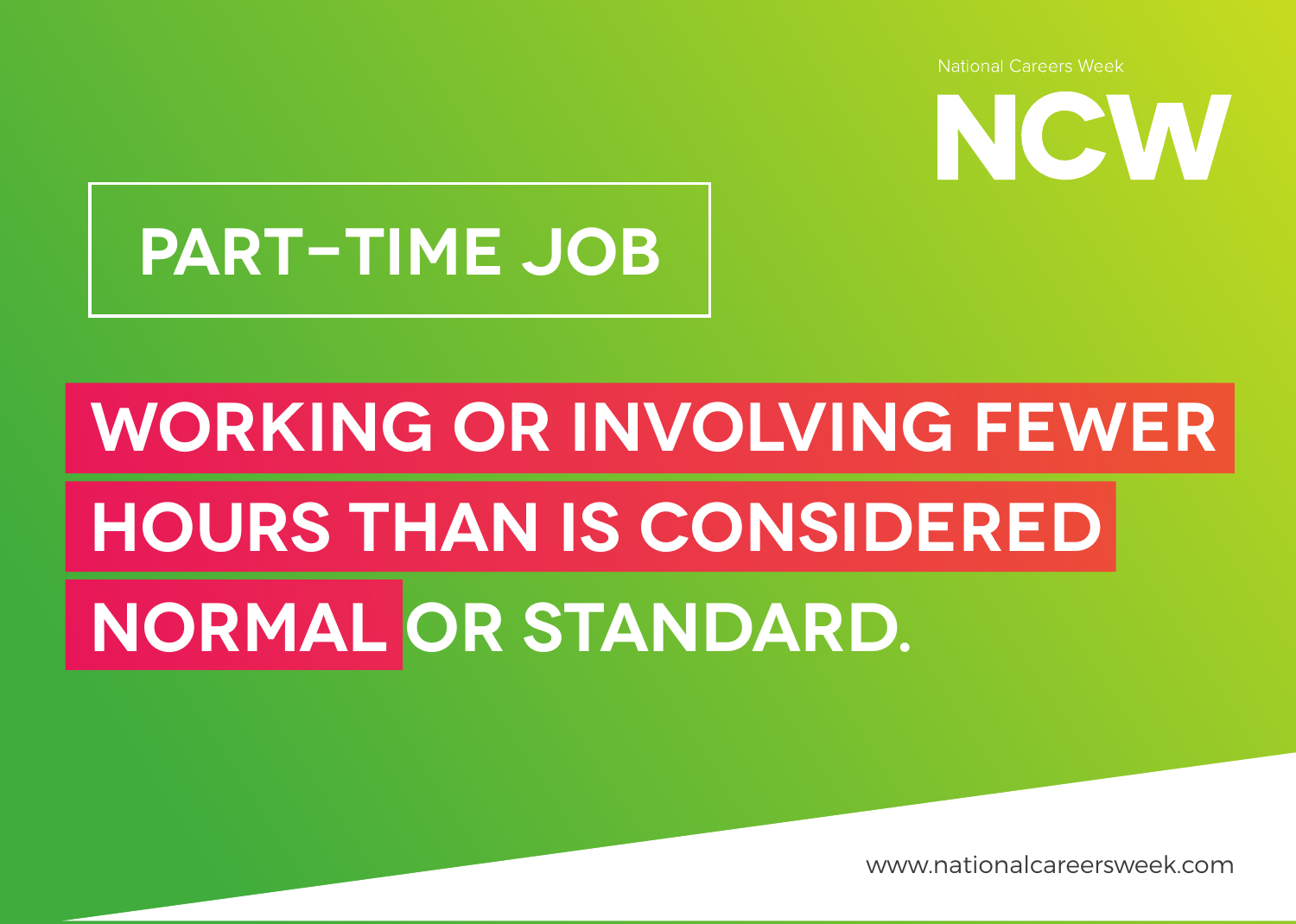NCW

#### **SHIFTWORK**

### **A TYPE OF WORK SCHEDULE IN WHICH GROUPS OF WORKERS ROTATE THROUGH SET PERIODS THROUGHOUT THE DAY. E.G. SHIFTS IN THIS WORKPLACE ARE 6AM-2PM, 1PM-10PM OR 10PM-6AM.**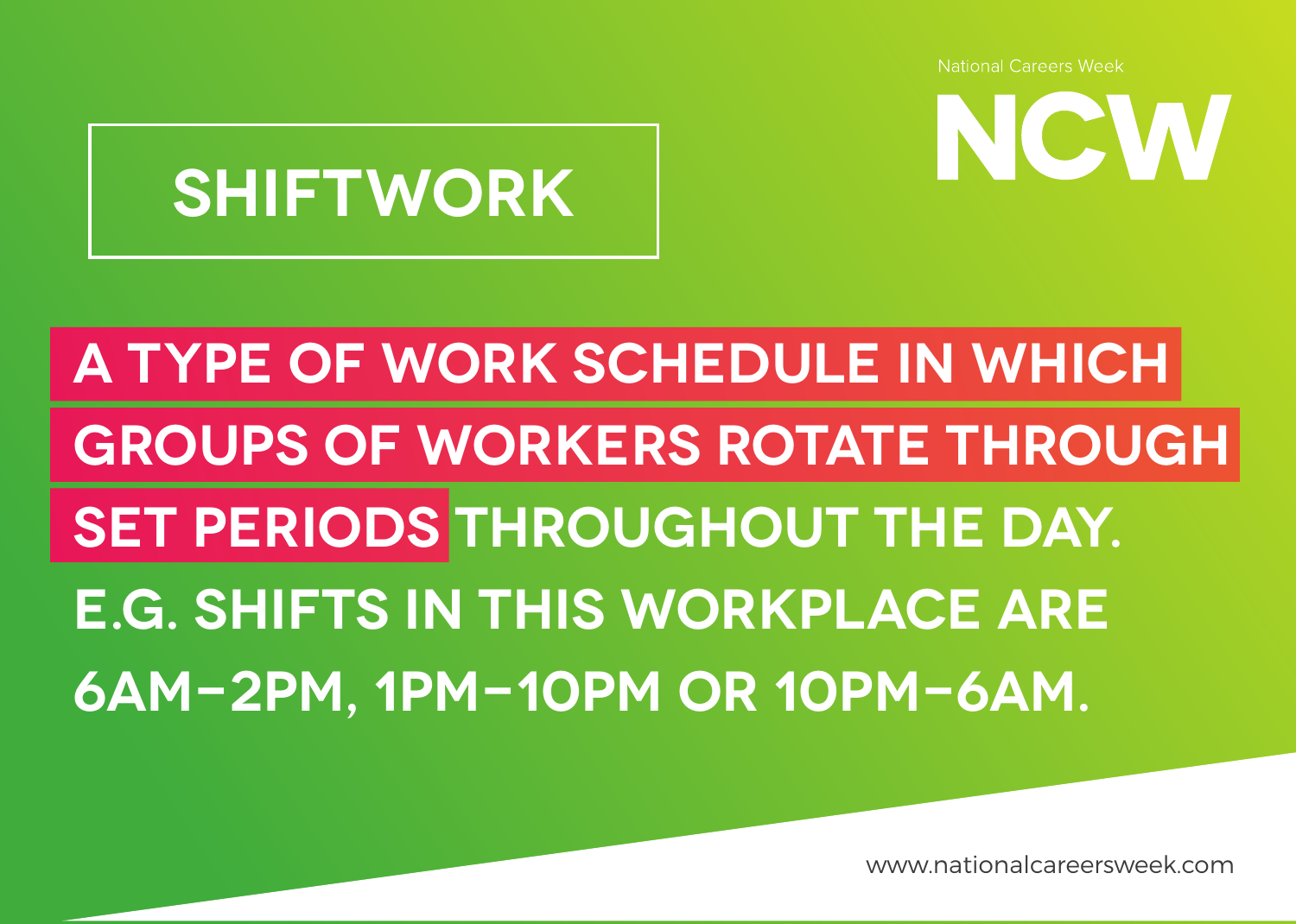

![](_page_9_Picture_2.jpeg)

## **TIME SPENT WORKING AT YOUR JOB THAT IS IN ADDITION TO YOUR NORMAL WORKING HOURS.**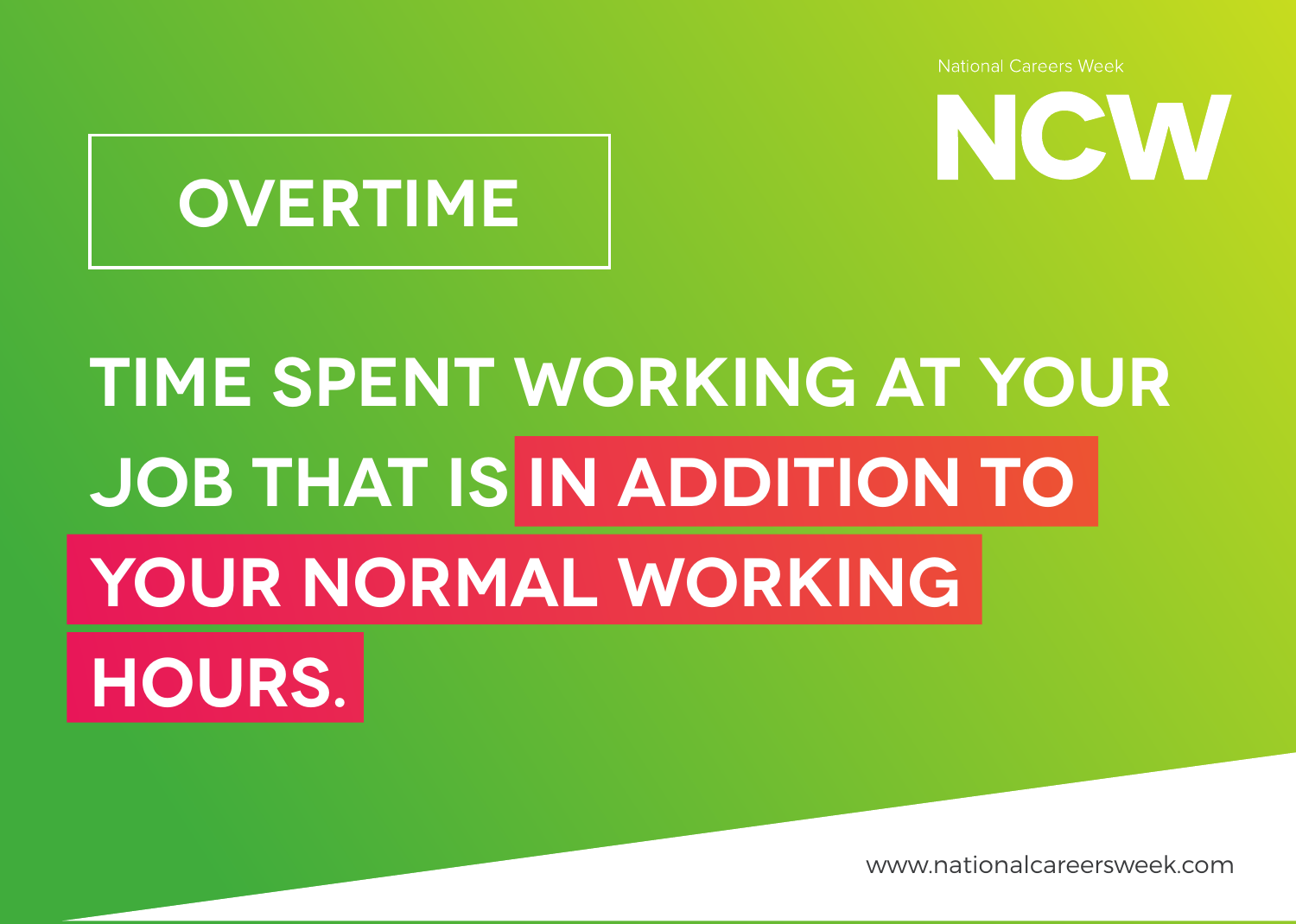![](_page_10_Picture_1.jpeg)

![](_page_10_Picture_2.jpeg)

#### **A SYSTEM IN WHICH EMPLOYEES ARE REQUIRED TO WORK A CERTAIN NUMBER OF HOURS BUT ARE ALLOWED TO CHOOSE THEIR OWN TIMES FOR STARTING AND FINISHING WORK.**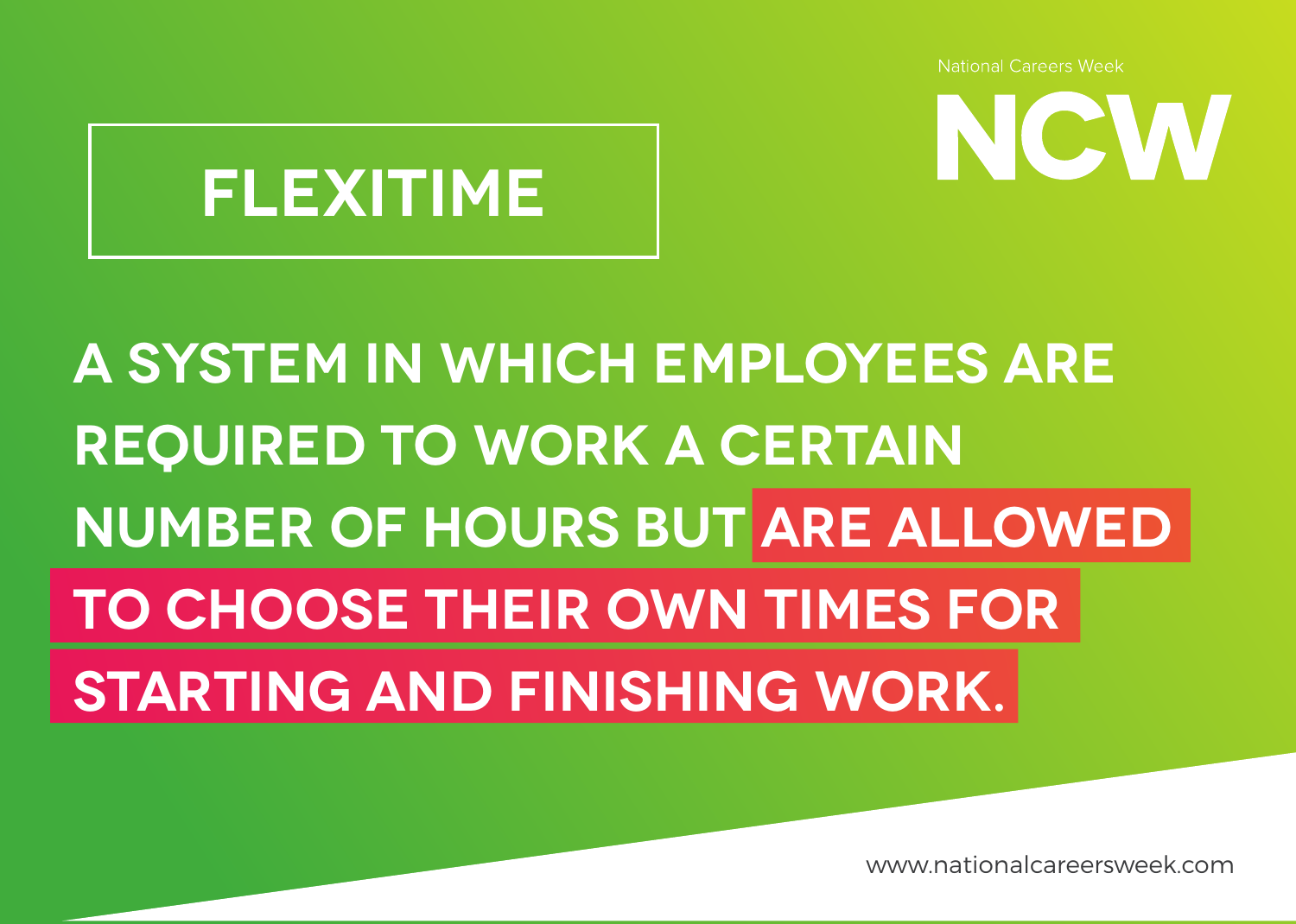![](_page_11_Picture_1.jpeg)

#### **OCCUPATION**

## **THE WORK THAT A PERSON DOES: A PERSON'S JOB OR PROFESSION.**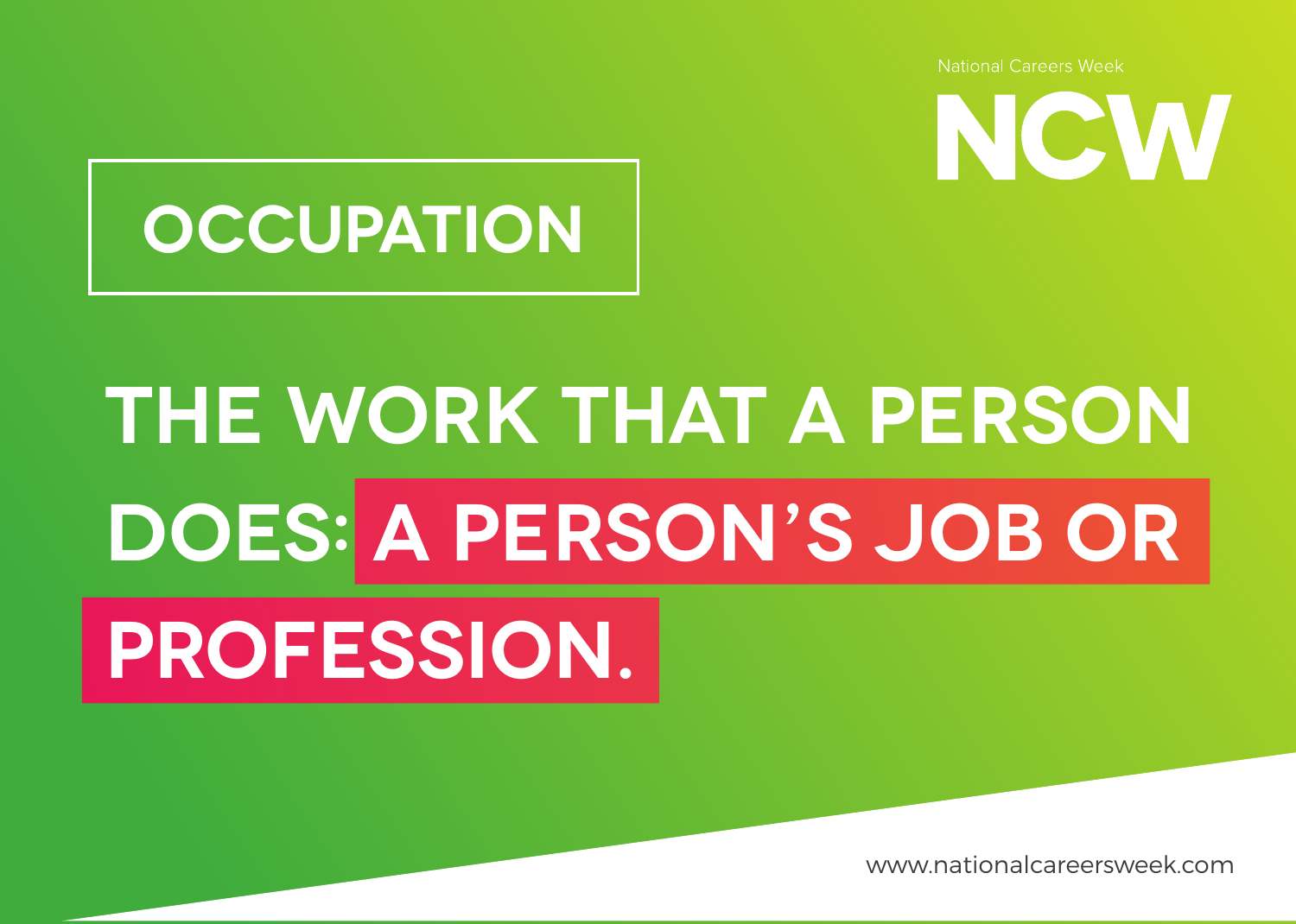NCW

![](_page_12_Picture_1.jpeg)

## **A TYPE OF JOB THAT REQUIRES SPECIAL EDUCATION, TRAINING OR SKILL.**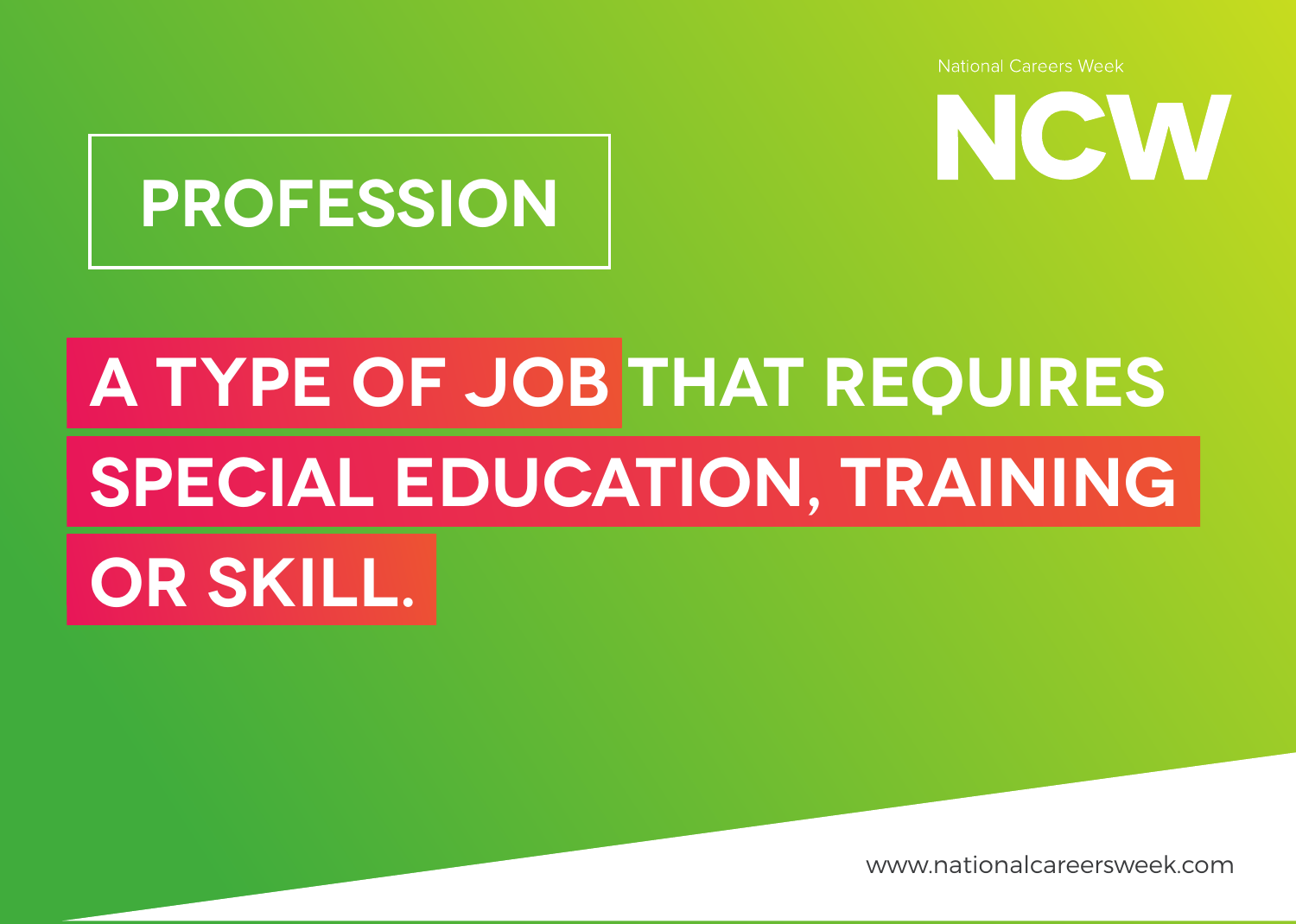![](_page_13_Picture_1.jpeg)

#### **TO GET A RAISE**

## **TO RECIEVE AN INCREASE IN THE AMOUNT OF YOUR PAY.**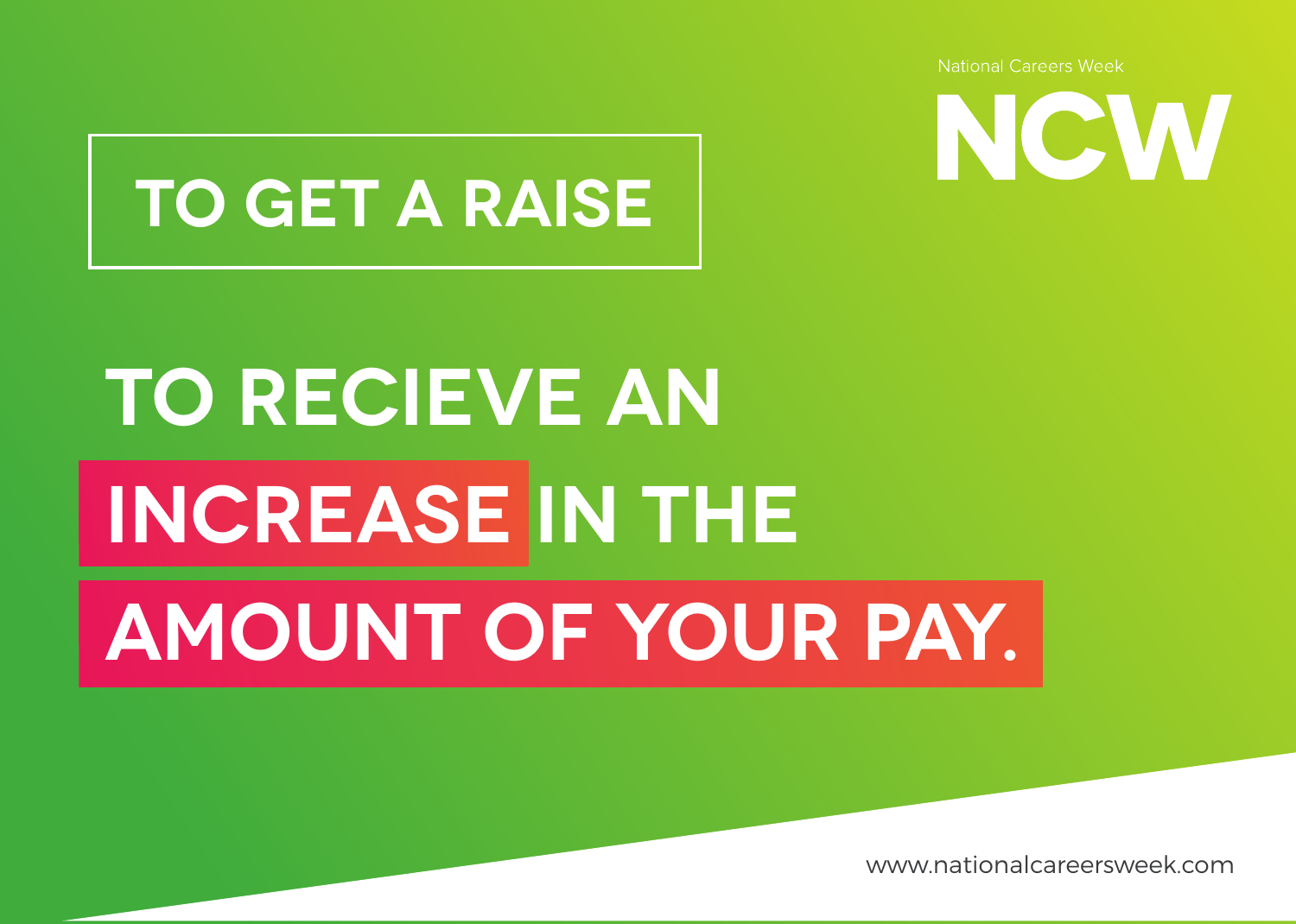![](_page_14_Picture_1.jpeg)

#### **PROMOTION**

### **THE ACT OF MOVING SOMEONE TO A HIGHER OR MORE IMPORTANT POSITION OR RANK IN AN ORGANISATION.**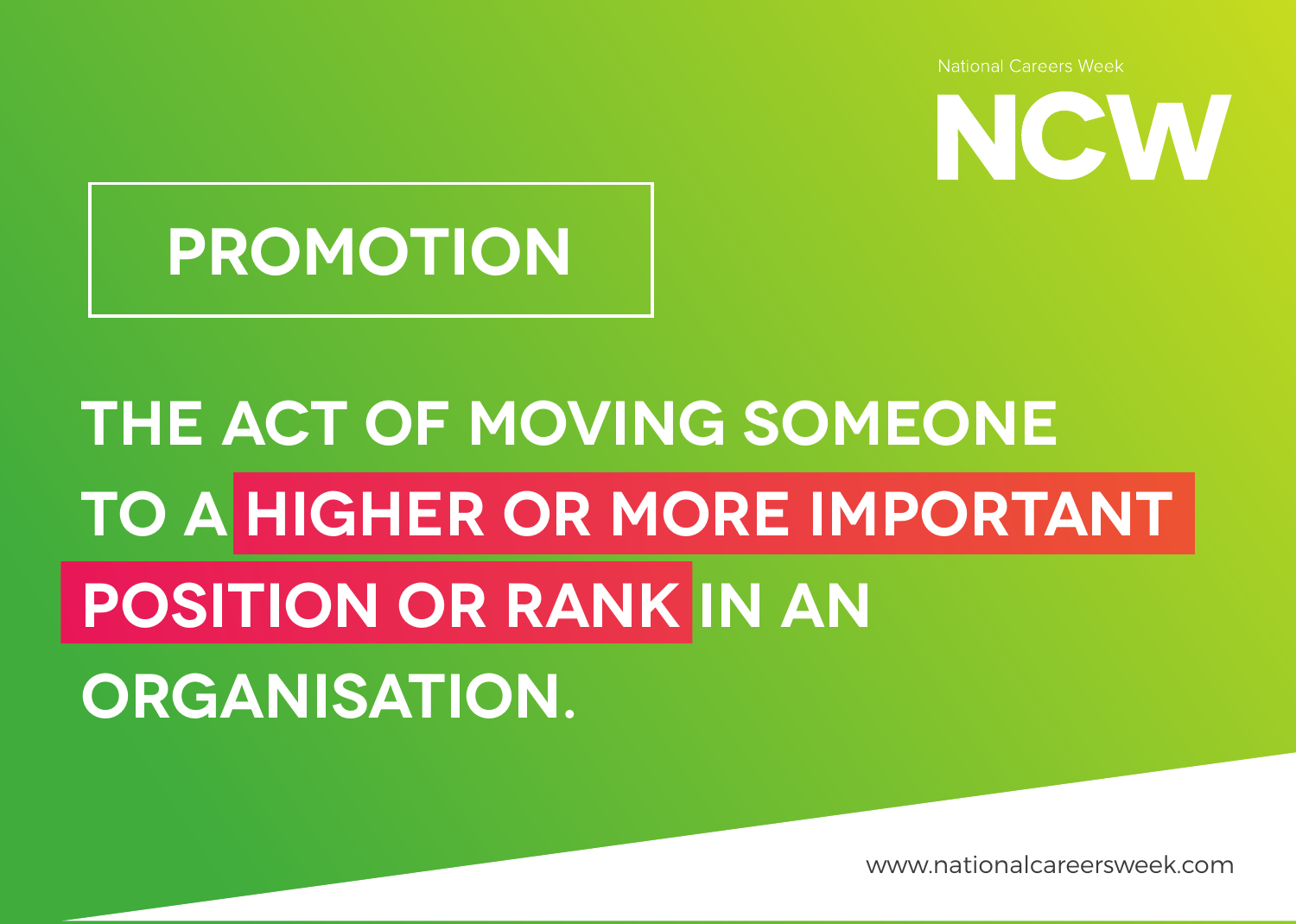![](_page_15_Picture_0.jpeg)

#### **MATERNITY LEAVE**

### **THE PERIOD OF TIME OFF OFFICIALLY ALLOCATED FOR A PERSON WHO HAS GIVEN BIRTH. (CAN ALSO APPLY TO PARENTS OF ADOPTED CHILDREN)**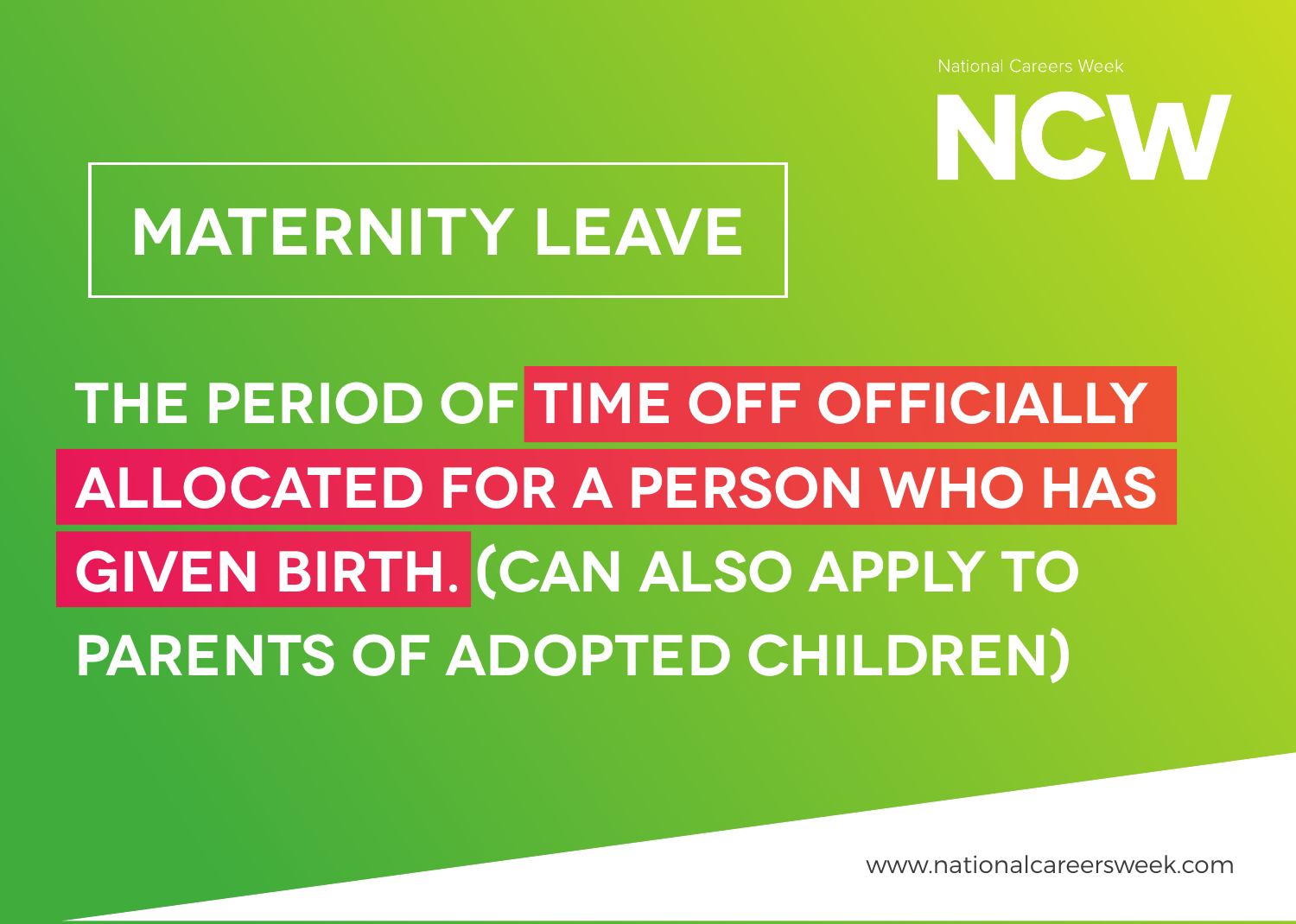![](_page_16_Picture_1.jpeg)

#### **PATERNITY/PARENTAL LEAVE**

### **THE PERIOD OF TIME OFF OFFICIALLY ALLOCATED TO THE PARENT OF A NEW BORN BABY WHO HAS NOT GIVEN BIRTH. (CAN ALSO APPLY TO PARENTS OF ADOPTED CHILDREN)**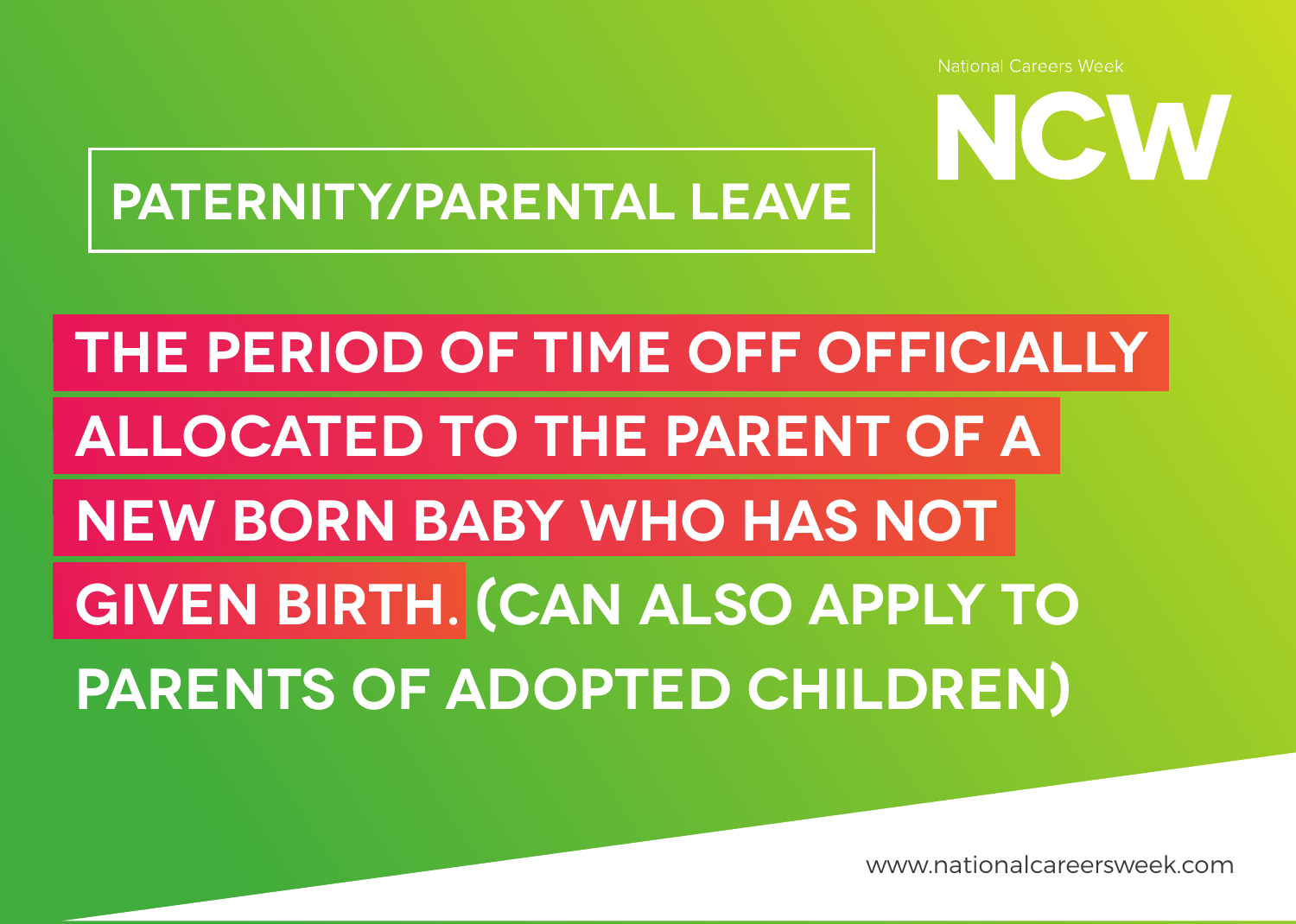![](_page_17_Picture_1.jpeg)

![](_page_17_Picture_2.jpeg)

# **AN AMOUNT OF MONEY THAT AN EMPLOYEE IS PAID EACH YEAR.**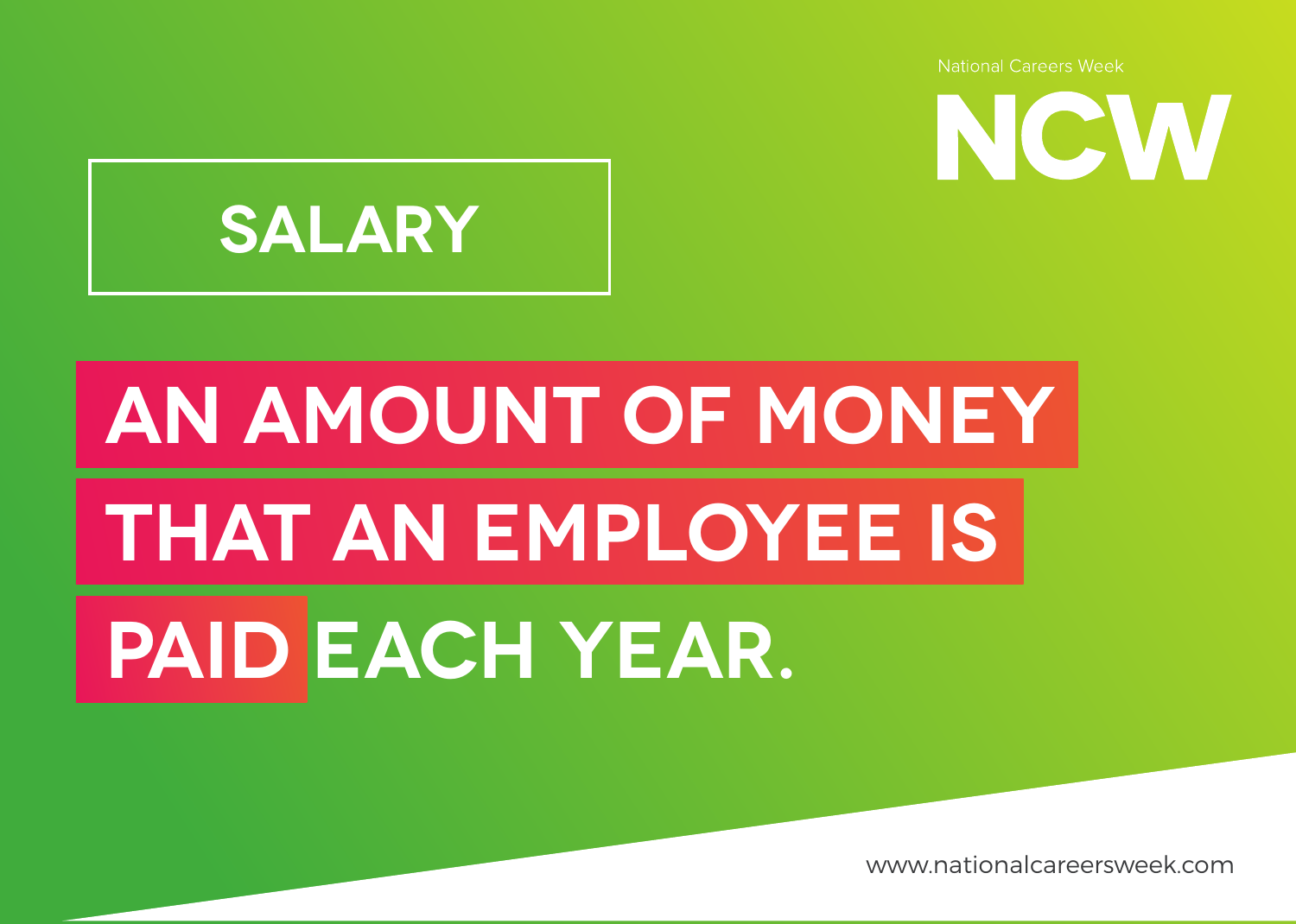![](_page_18_Picture_1.jpeg)

![](_page_18_Picture_2.jpeg)

#### **VERY SIMILAR TO SALARY: AN AMOUNT OF MONEY THAT A WORKER IS PAID BASED ON THE NUMBER OF HOURS, DAYS, ETC. THAT ARE WORKED.**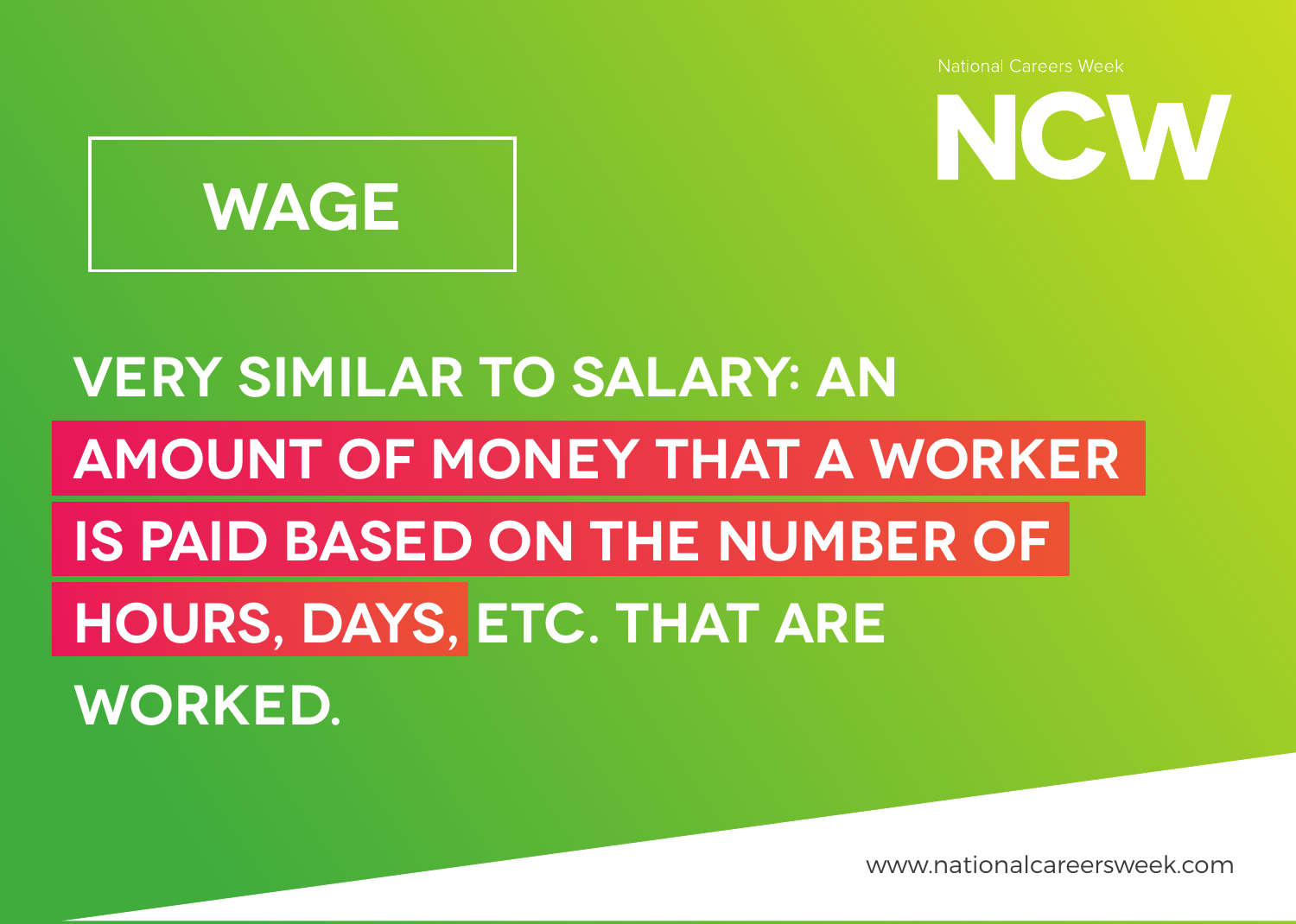### **PERIOD OF NOTICE**

## **TO BE GIVEN NOTICE - TO BE TOLD YOU HAVE X AMOUNT OF TIME BEFORE YOUR JOB ENDS.**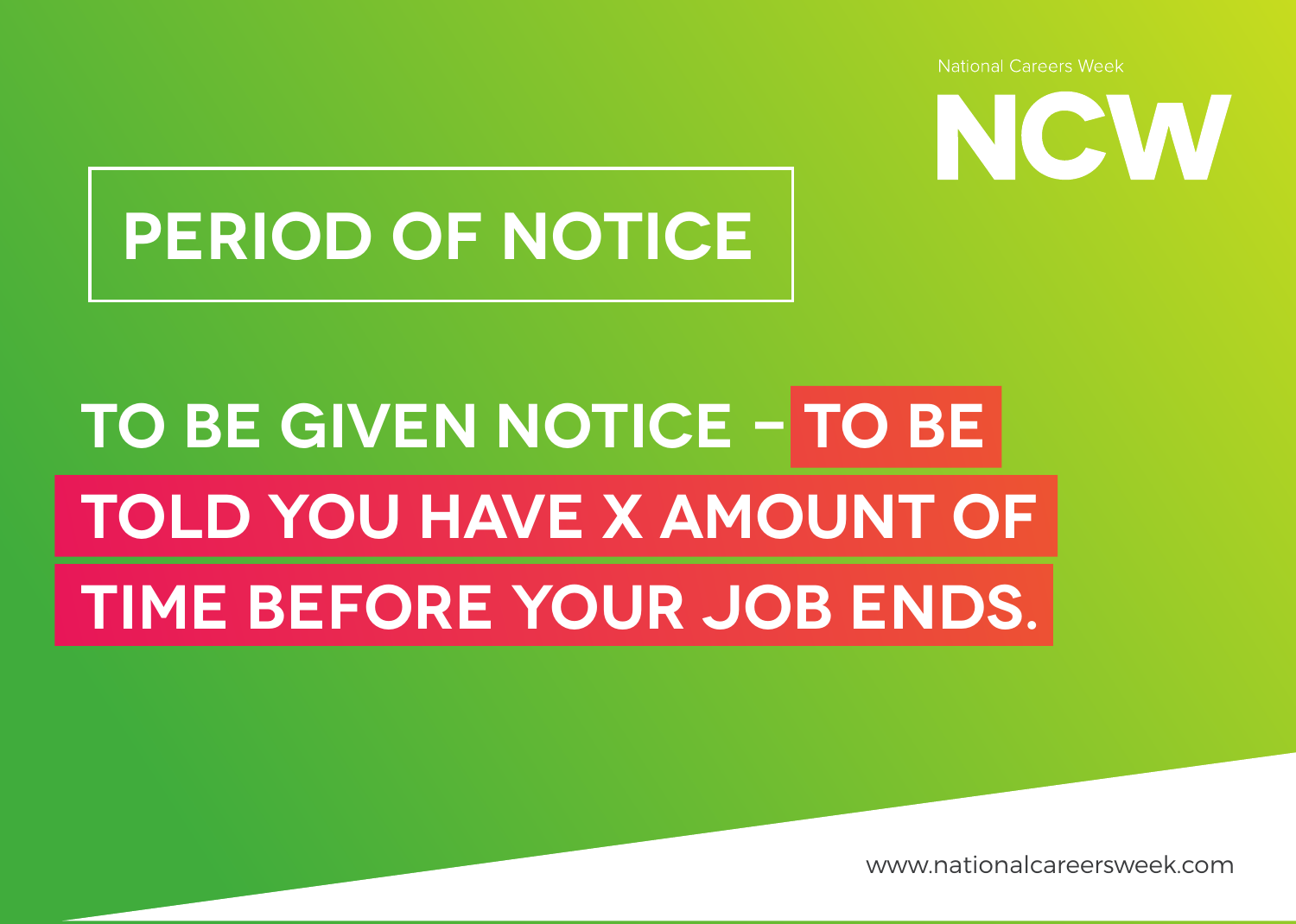![](_page_20_Picture_1.jpeg)

#### **UNEMPLOYED**

# **TO BE WITHOUT A JOB.**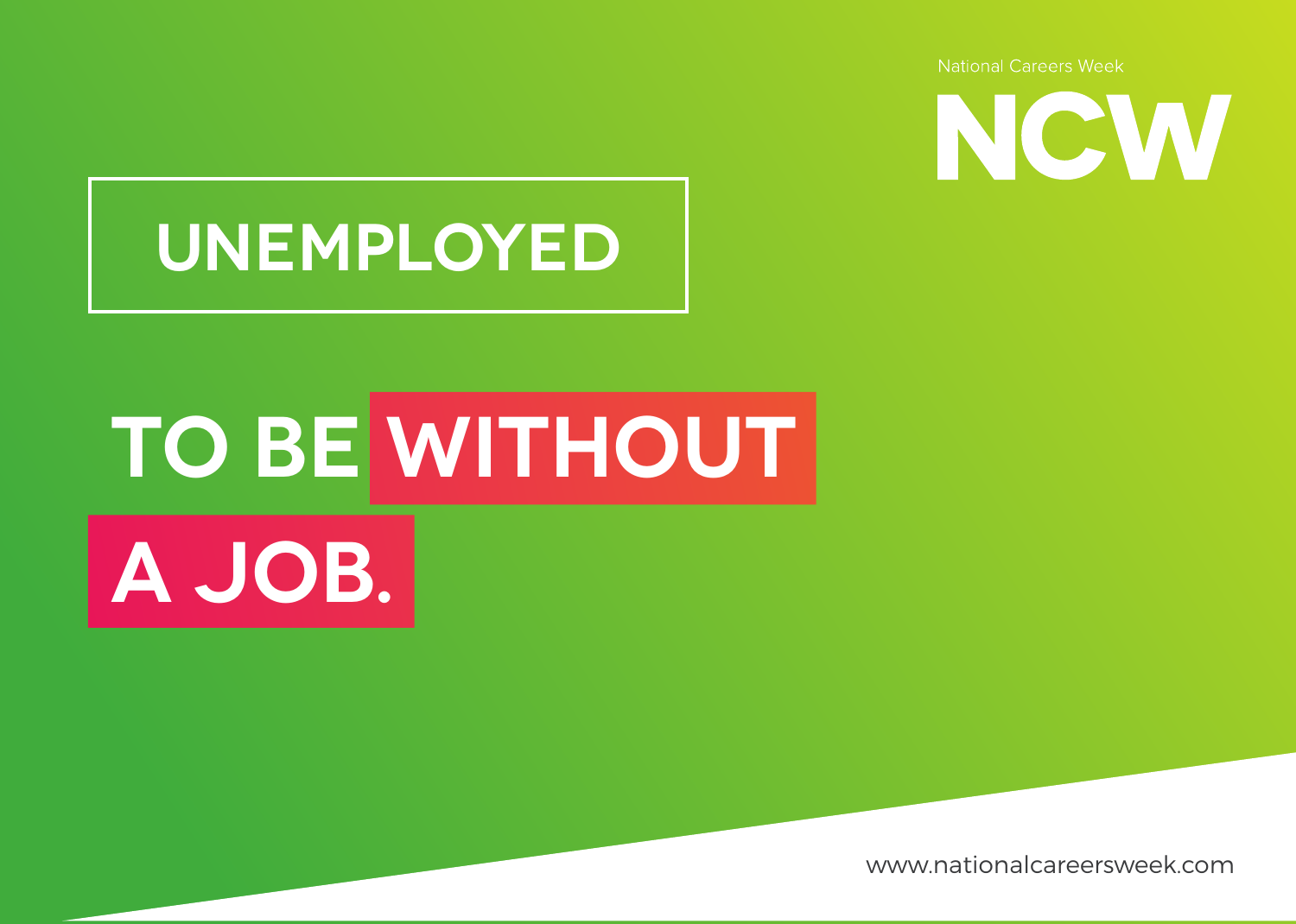![](_page_21_Picture_1.jpeg)

#### **TO BE ON THE DOLE**

## **TO BE CLAIMING MONEY THAT A GOVERNMENT GIVES TO PEOPLE WHO DO NOT HAVE JOBS.**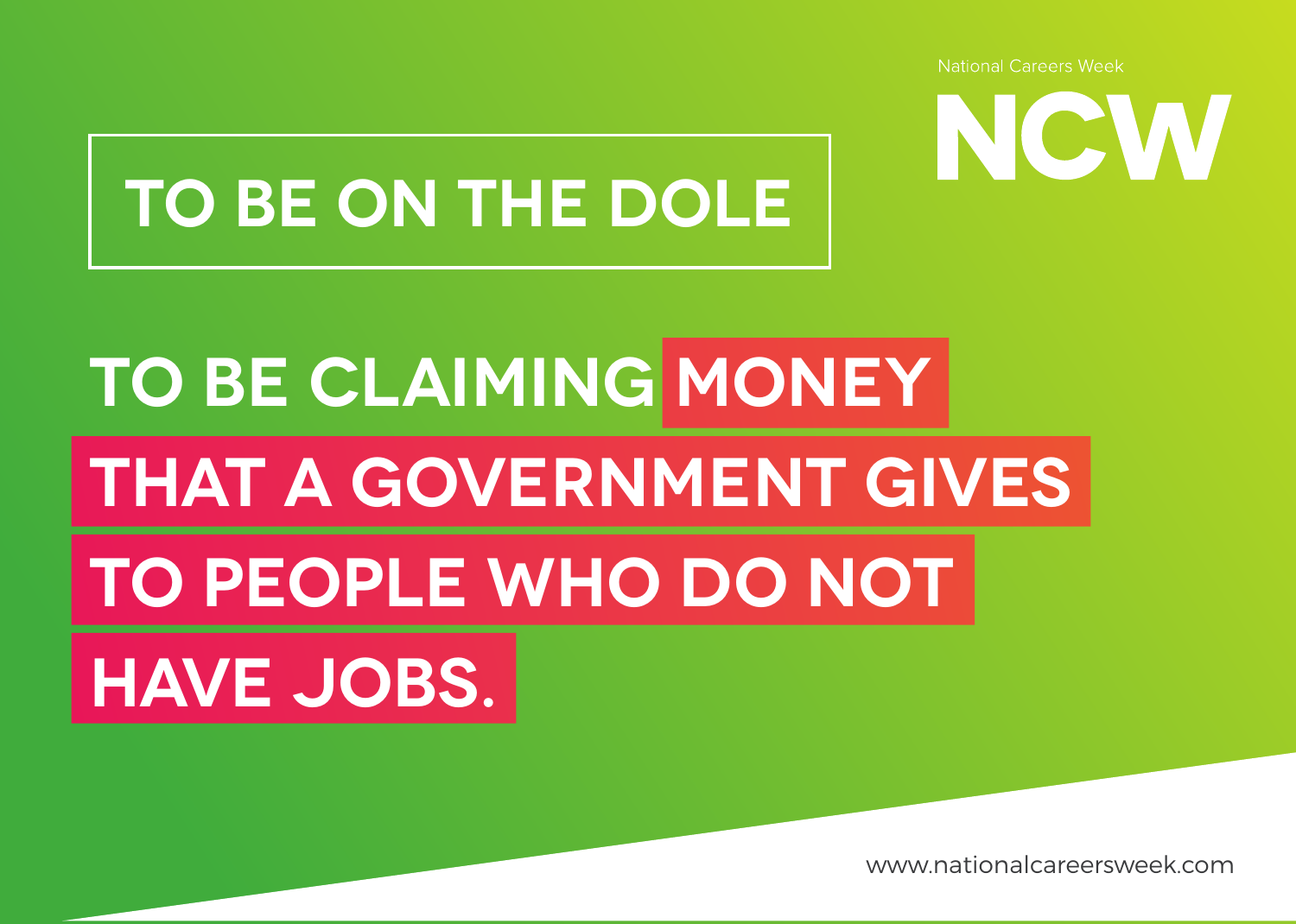NCW

![](_page_22_Picture_1.jpeg)

## **TO DISMISS SOMEONE FROM A JOB, OFTEN BECAUSE THEY'RE NOT GOOD AT THEIR JOB OR HAVE BEHAVED VERY BADLY.**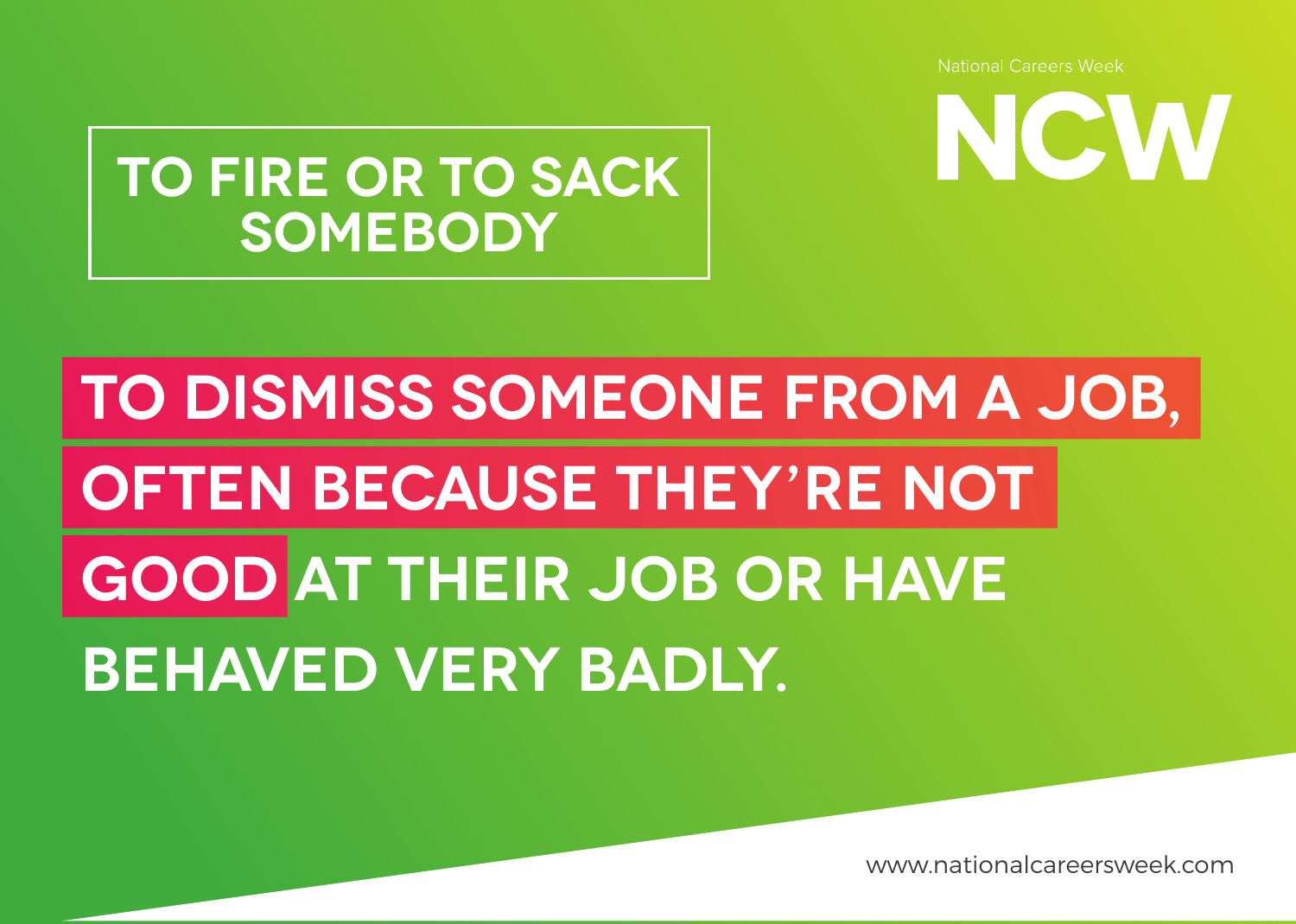![](_page_23_Picture_1.jpeg)

#### **REDUNDANT**

# **DISMISSED FROM A JOB BECAUSE YOU ARE NO LONGER NEEDED.**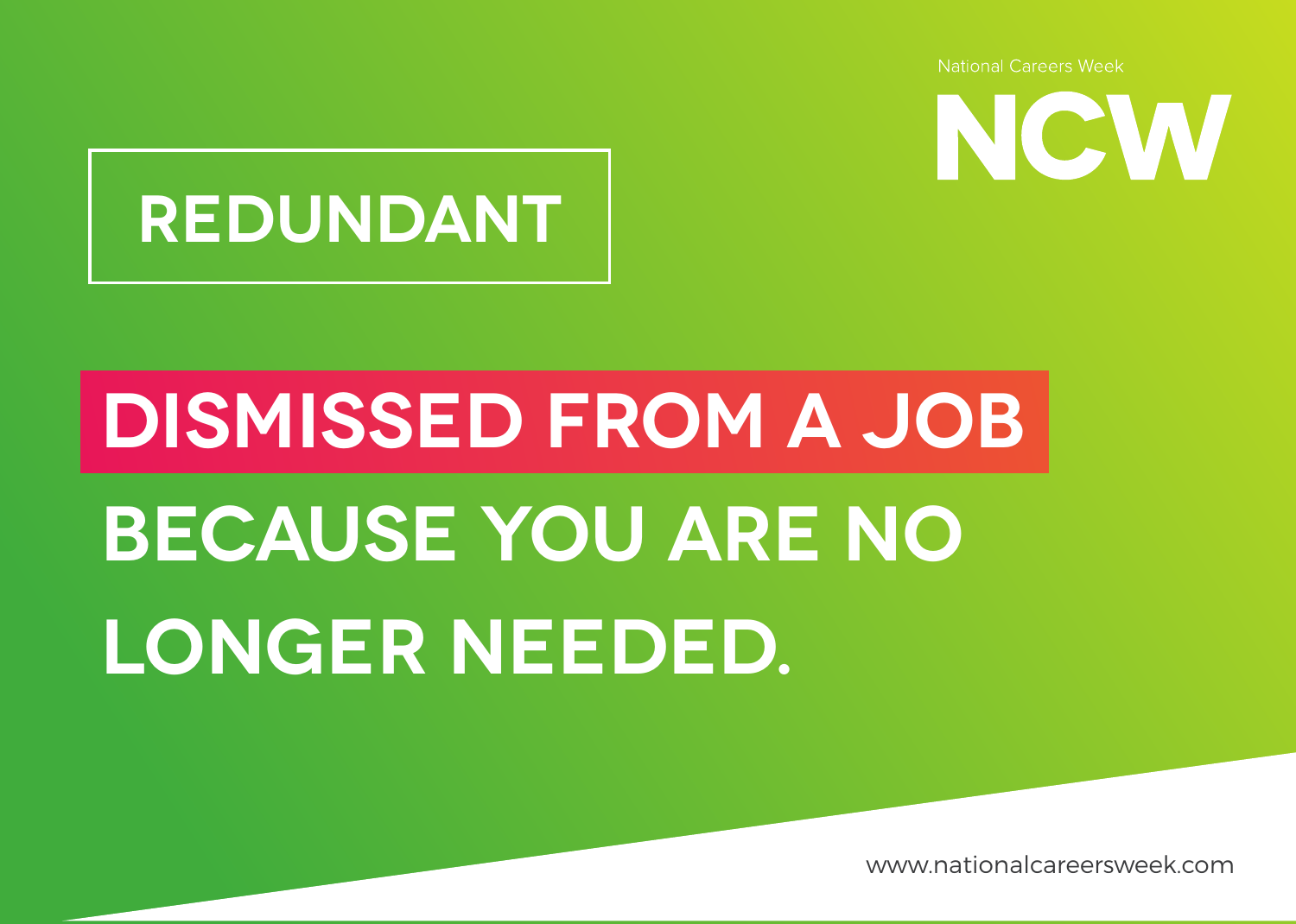NCW

**National Careers Week** 

#### **TO HAND IN ONE'S NOTICE/ TO RESIGN/TO QUIT**

## **TO GIVE YOUR BOSS A STATEMENT THAT YOU INTEND TO LEAVE YOUR JOB.**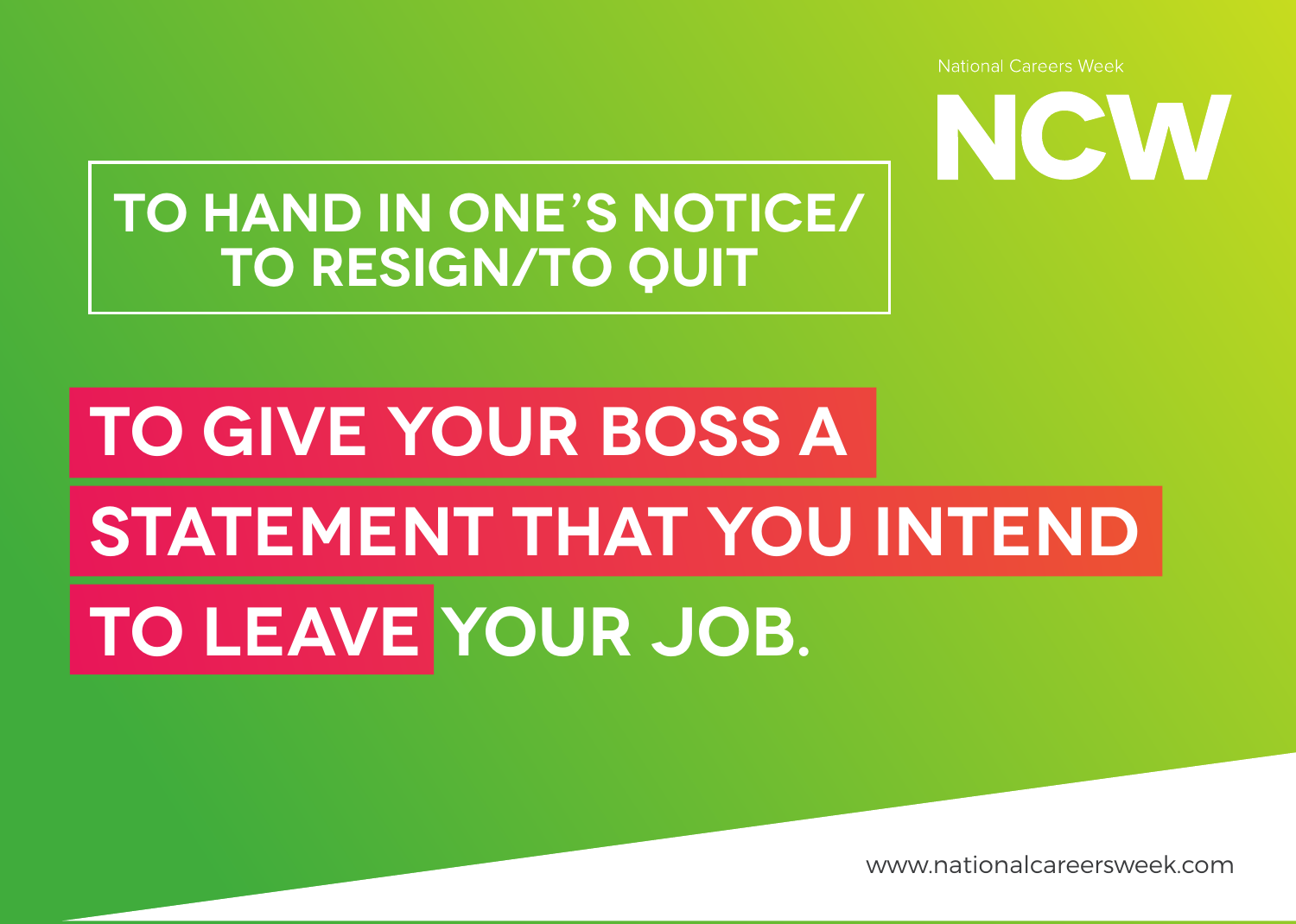![](_page_25_Picture_1.jpeg)

![](_page_25_Picture_2.jpeg)

## **A PERIOD OF TIME WHEN WORKERS STOP WORK IN ORDER TO FORCE AN EMPLOER TO AGREE TO THEIR DEMANDS.**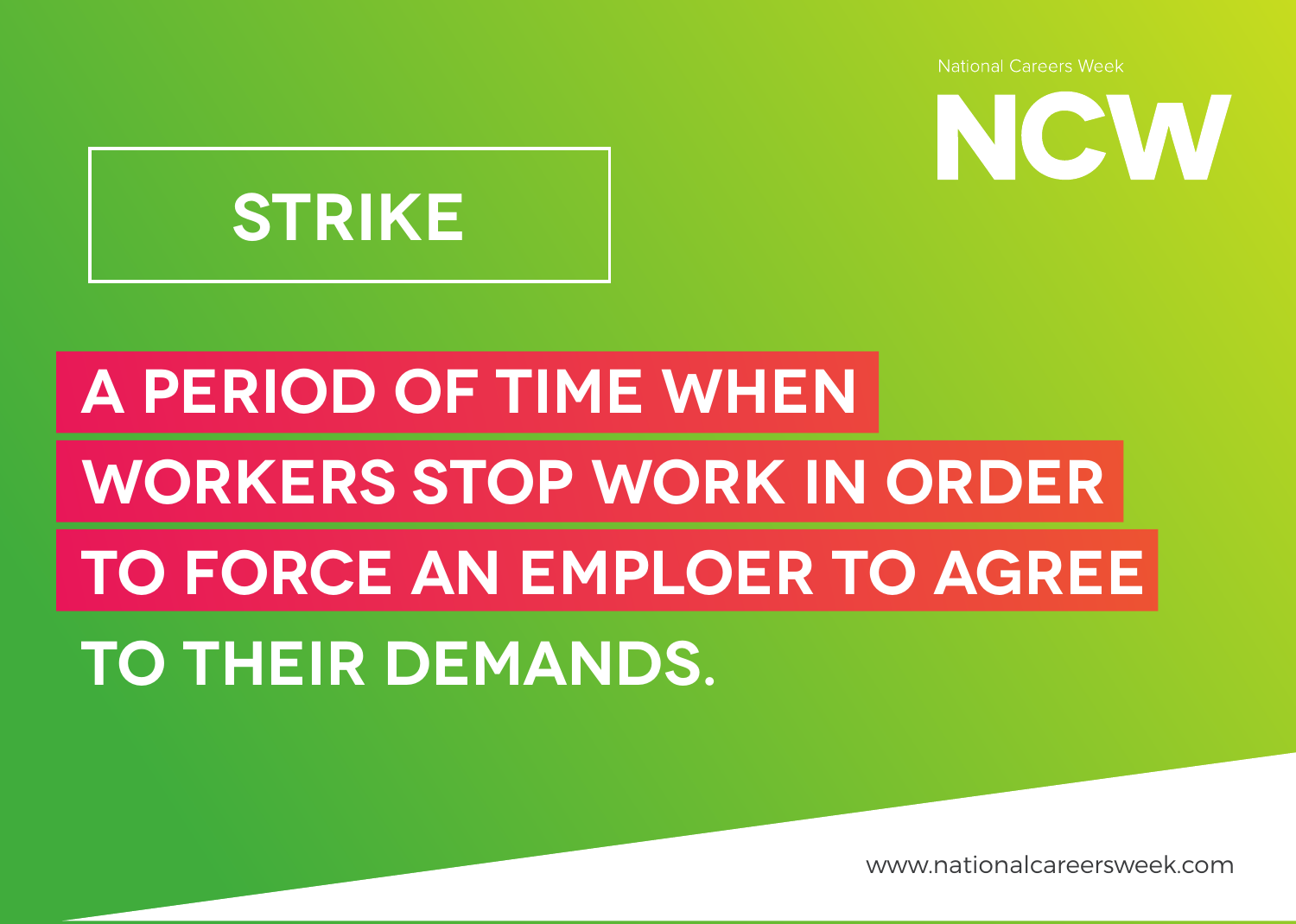![](_page_26_Picture_0.jpeg)

#### **BOYCOTT**

## **TO REFUSE TO BUY, USE OR PARTICIPATE IN (SOMETHING) AS A WAY OF PROTESTING.**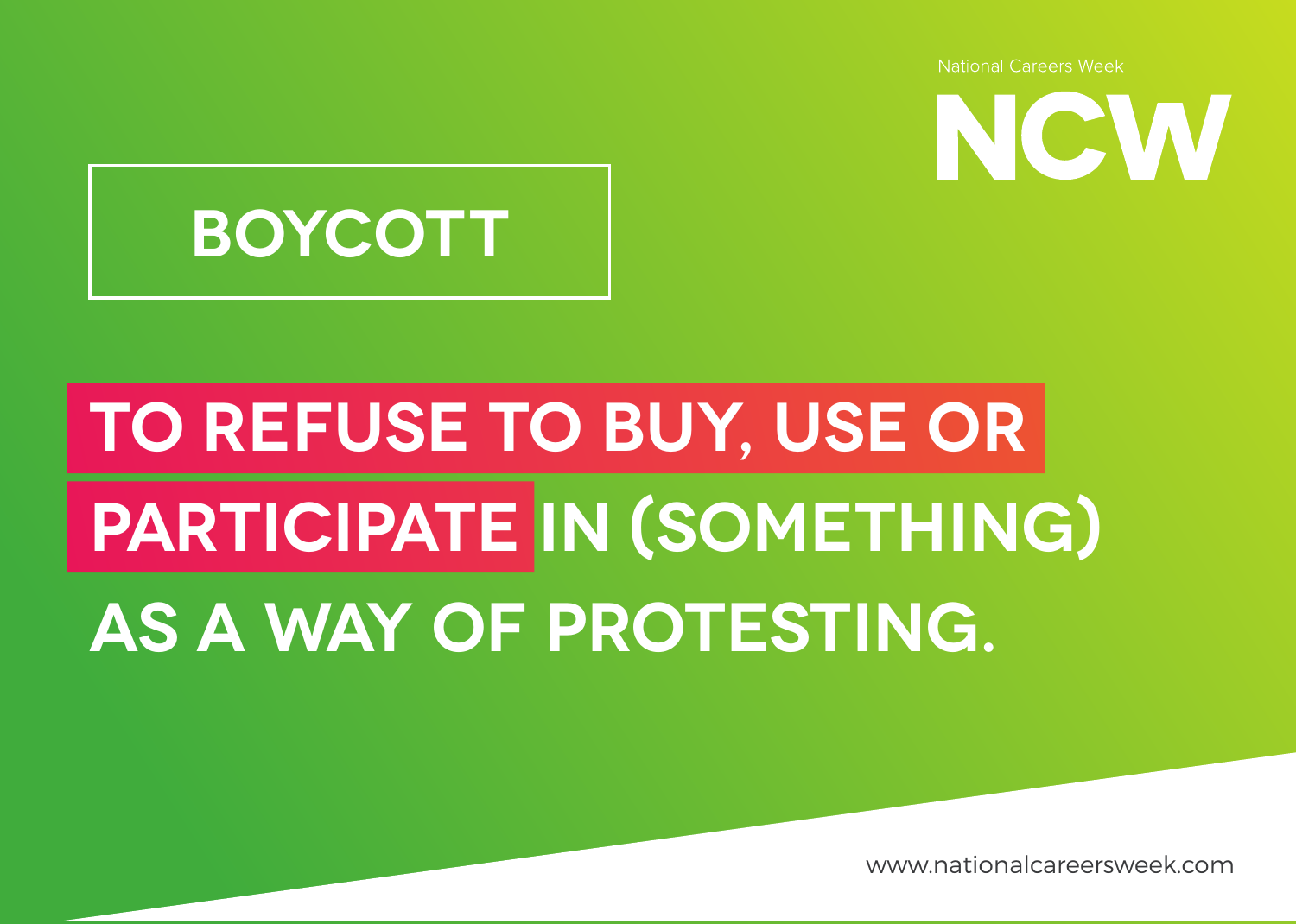www.nationalcareersweek.com

### **MEMBERSHIP CONSISTS OF WORKERS AND UNION LEADERS, UNITED TO PROTECT AND PROMOTE THEIR COMMON INTERESTS.**

## **AN ORGANISATION WHOSE**

![](_page_27_Picture_3.jpeg)

![](_page_27_Picture_4.jpeg)

**National Careers Week**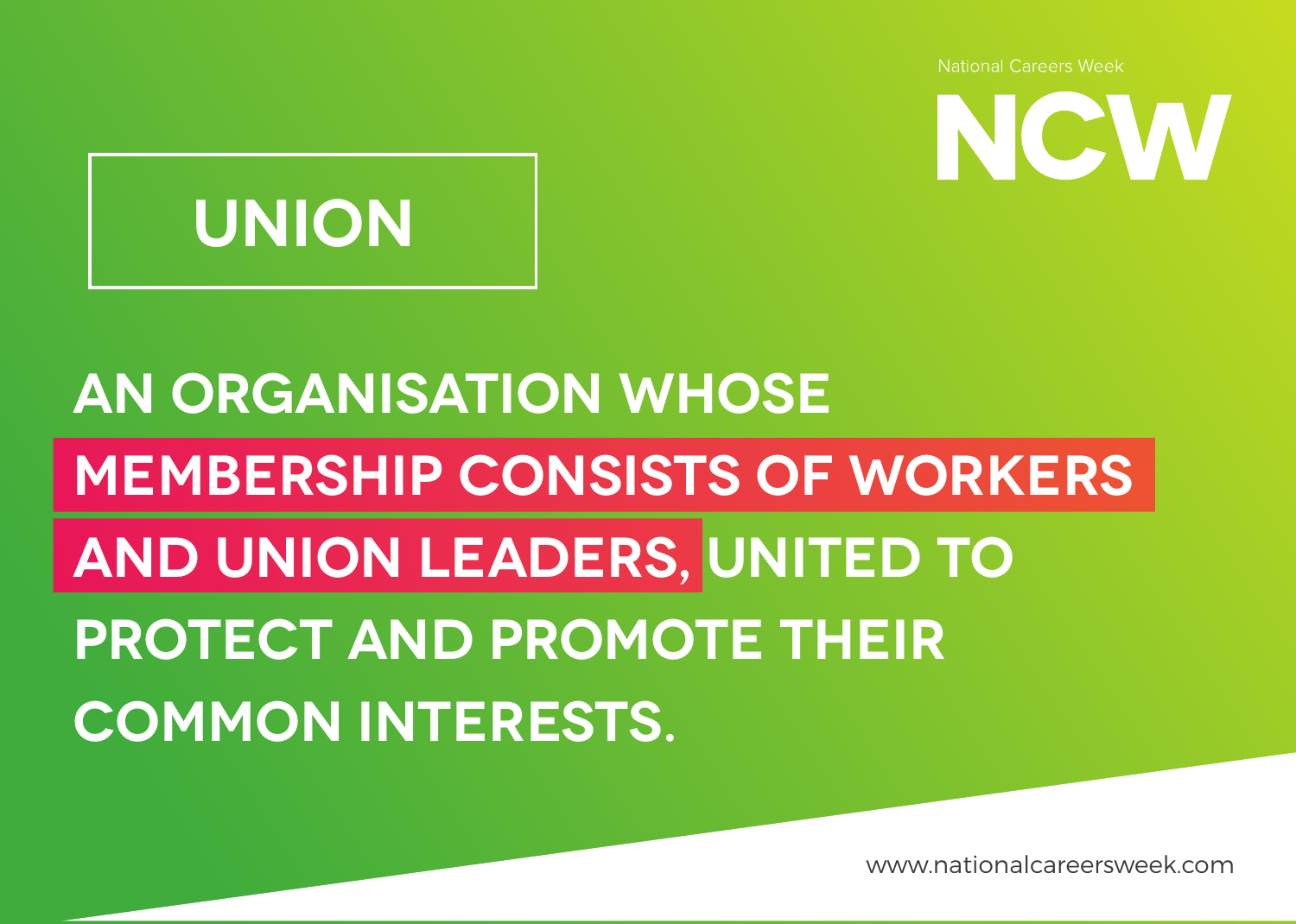![](_page_28_Picture_1.jpeg)

#### **WAGE DIFFERENTIAL**

**THE DIFFERENCE IN WAGES BETWEEN WORKERS WITH DIFFERENT SKILLS IN THE SAME INDUSTRY, OR BETWEEN WORKERS WITH COMPARABLE SKILLS IN DIFFERENT INDUSTERIES OR LOCALITIES.**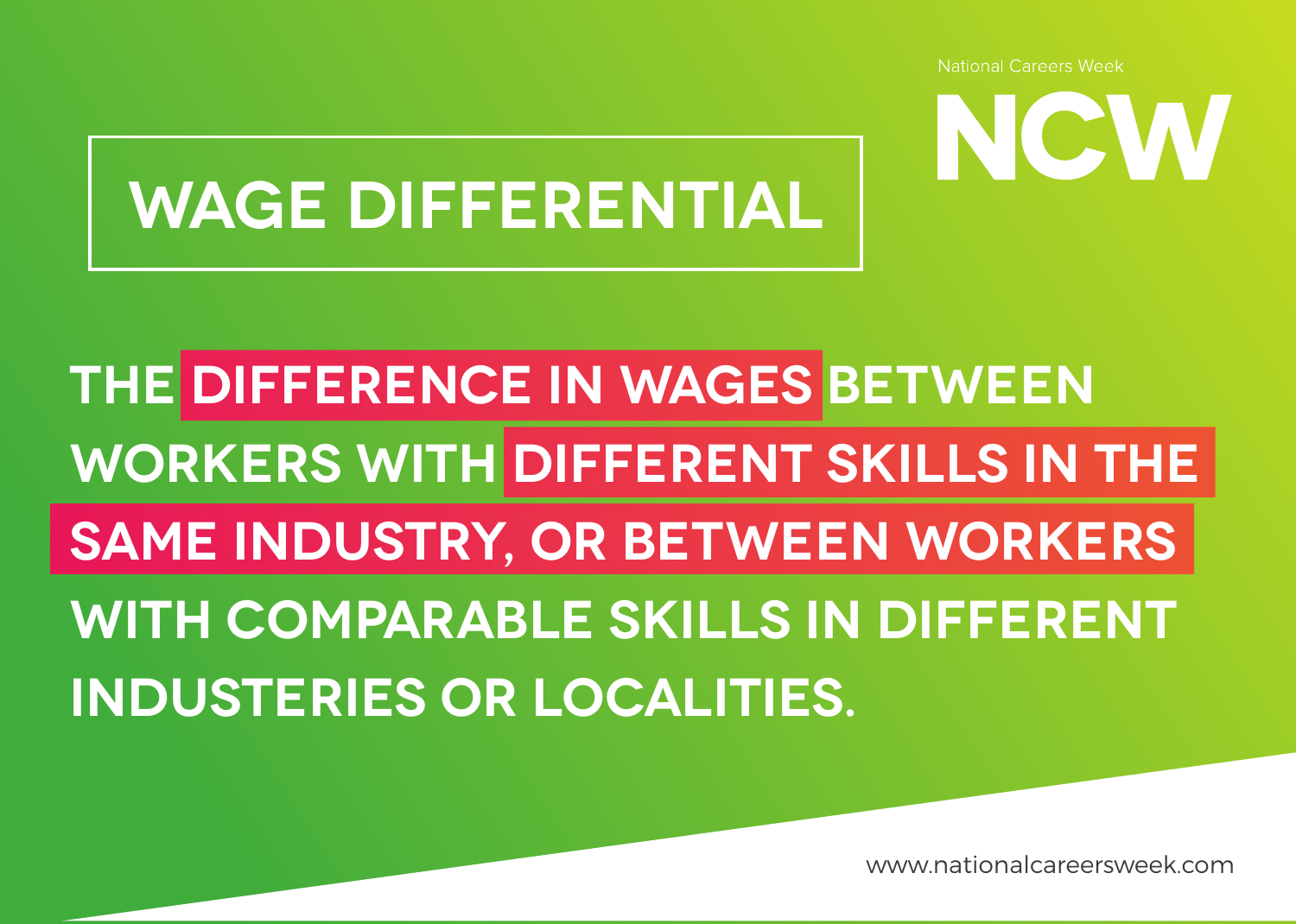![](_page_29_Picture_1.jpeg)

![](_page_29_Picture_2.jpeg)

## **SOMEONE'S WAY OF LIVING: THE THINGS THAT A PERSON OR PARTICULAR GROUP OF PEOPLE USUALLY DO.**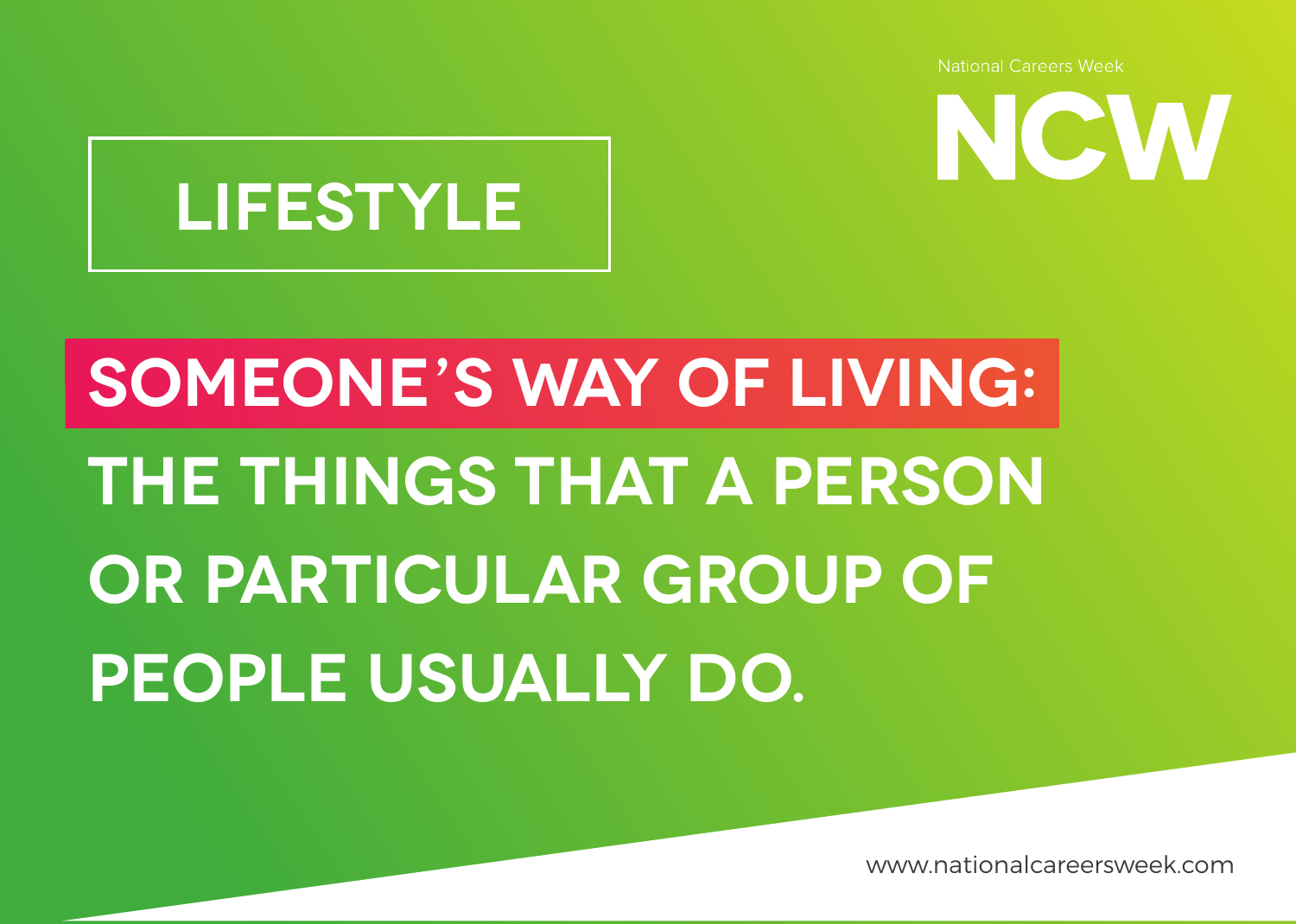![](_page_30_Picture_1.jpeg)

#### **CONTRACTOR**

**A PERSON WHO AGREES TO DO A CERTAIN JOB FOR A PERIOD FOR A SET FEE - CONTRACTORS ARE OFTEN SELF-EMPLOYED BUT GENERALLY SIGN A CONTRACT TO WORK WITH ONE COMPANY AT A TIME.**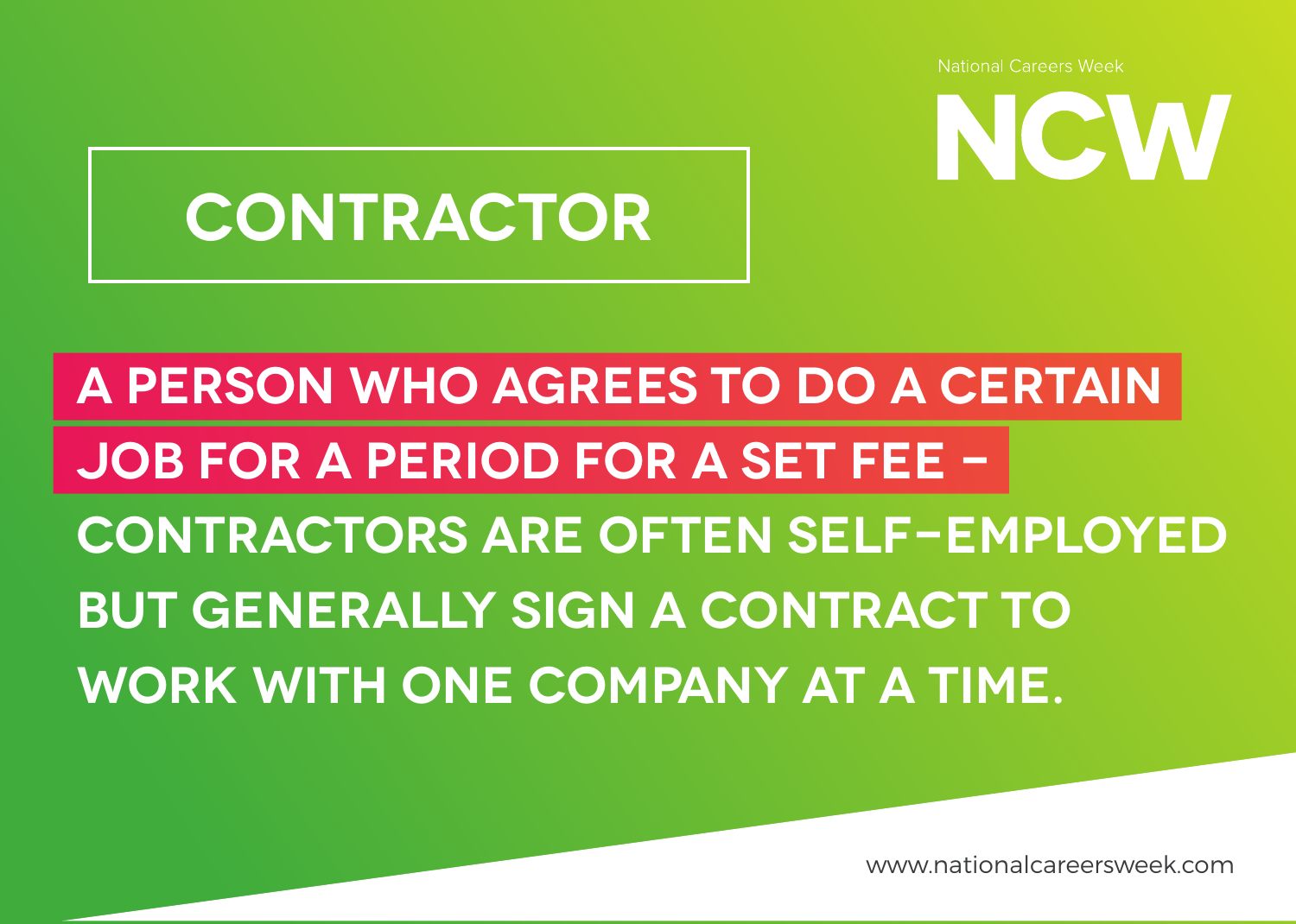NCW

**SELF EMPLOYMENT/ FREELANCE**

## **WORKING FOR ONESELF, OFTEN FOR SEVERAL COMPANIES AT A TIME, RATHER THAN FOR AN EMPLOYER.**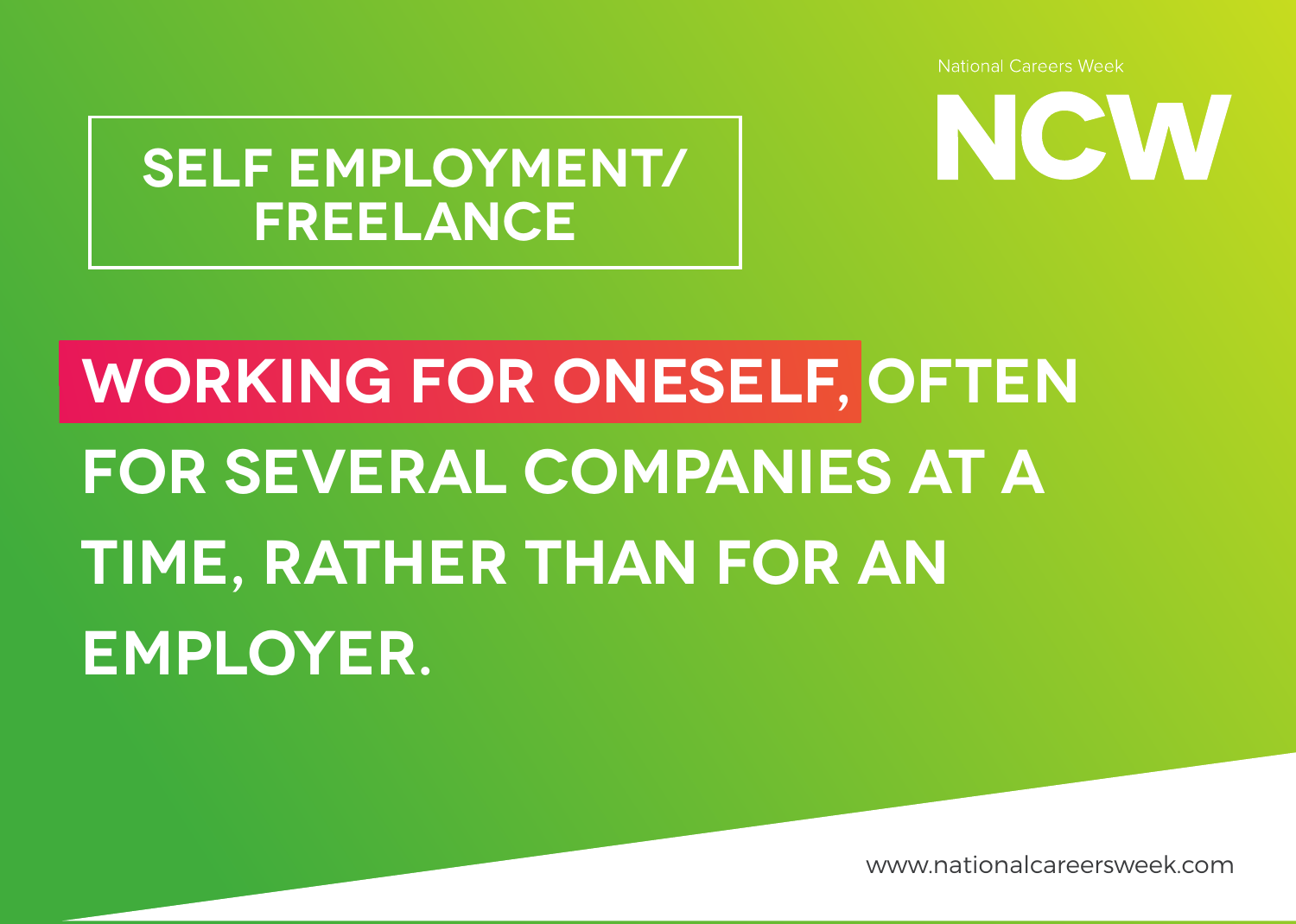![](_page_32_Picture_1.jpeg)

#### **AUTOMATION**

# **THE USE OF EQUIPMENT TO PERFORM A TASK OR A JOB.**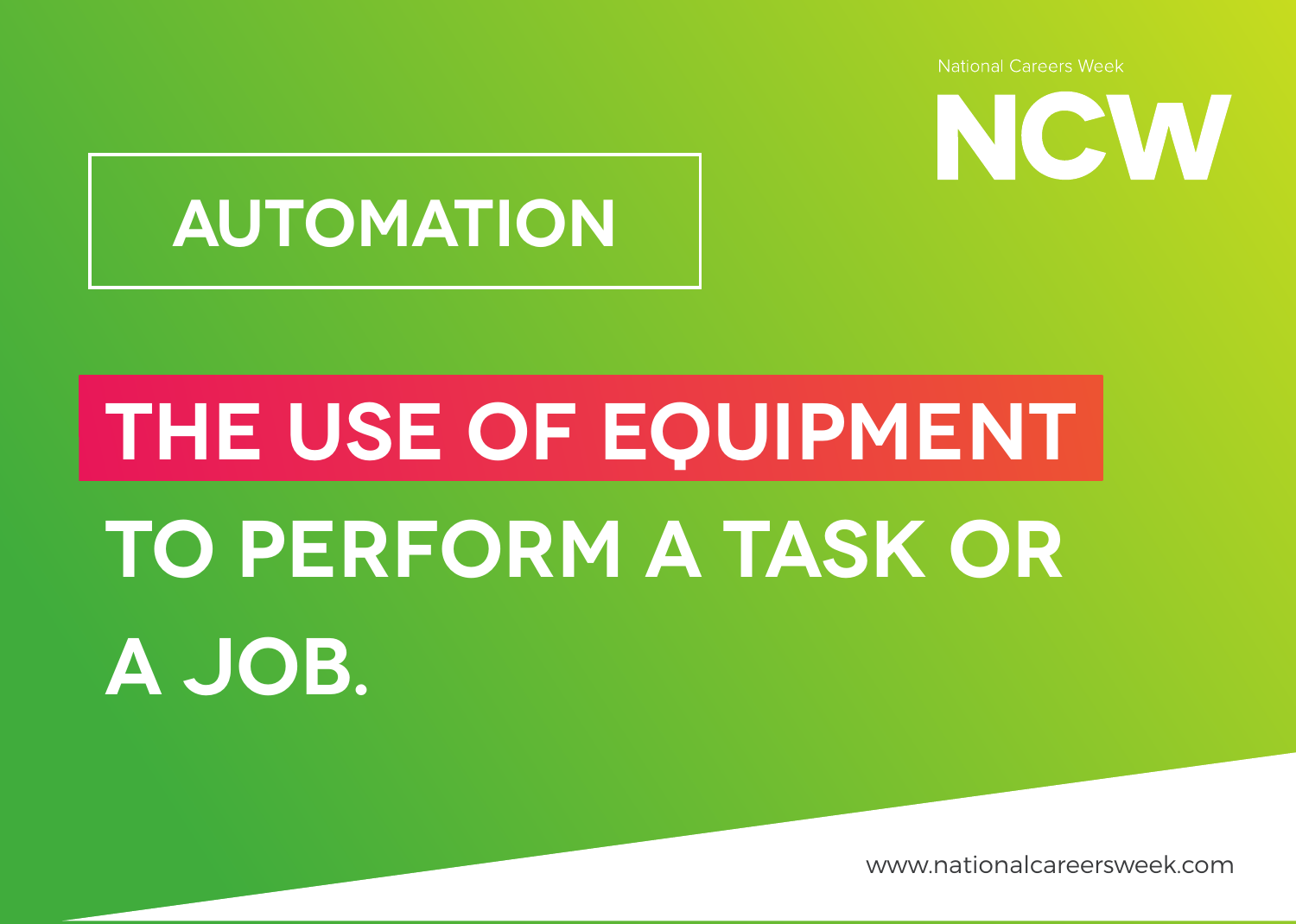![](_page_33_Picture_1.jpeg)

#### **ARTIFICIAL INTELLIGENCE**

**COMPUTER SYSTEMS ABLE TO PERFORM TASKS NORMALLY REQUIRING HUMAN INTELLIGENCE, SUCH AS VISUAL PERCEPTION, SPEECH RECOGNITION, DECISION-MAKING AND TRANSLATION BETWEEN LANGUAGES.**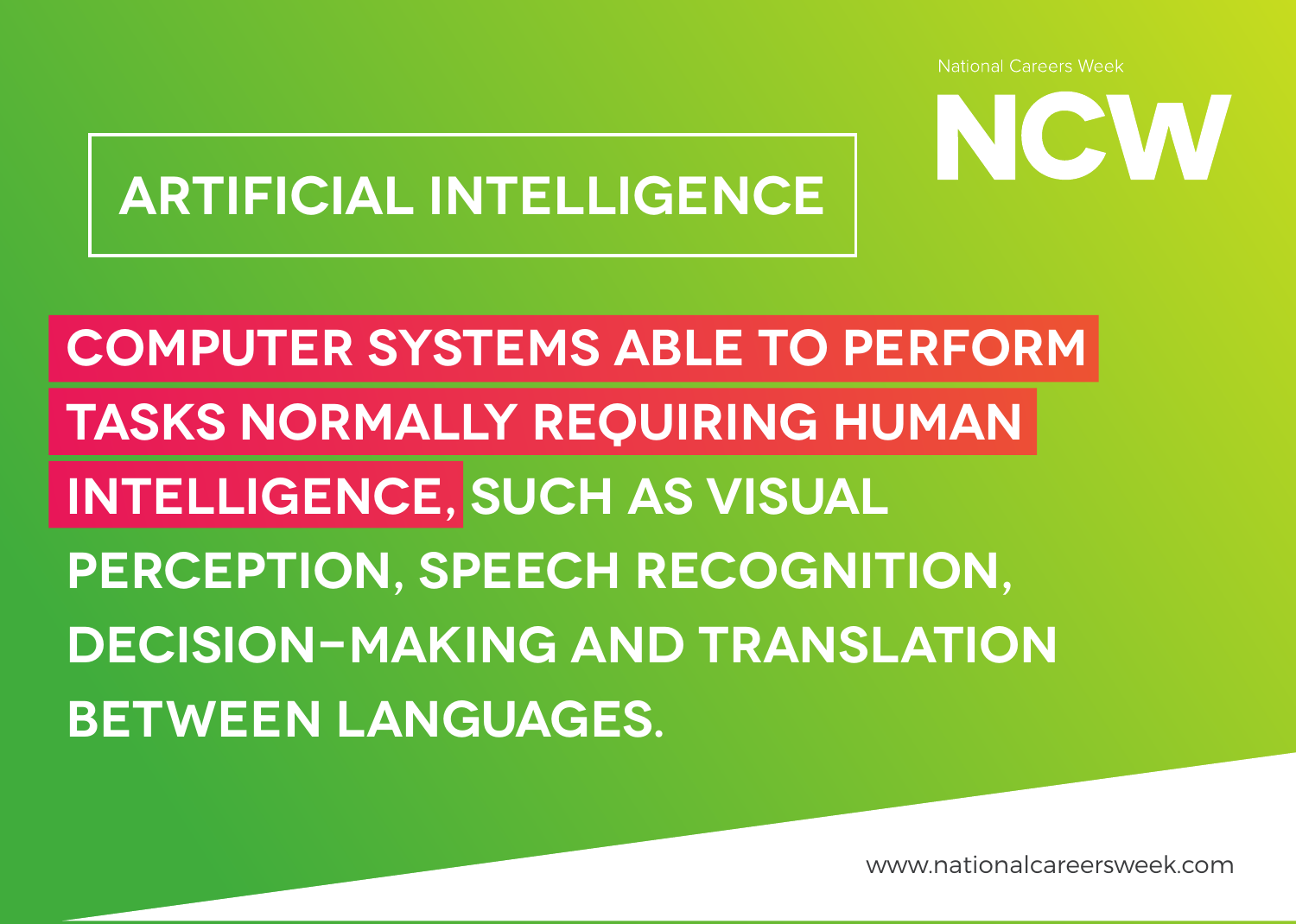www.nationalcareersweek.com

## **PEOPLE EMPLOYED OR UNEMPLOYED, UNEMPLOYMENT RATES, AVERAGE WAGES, POPULATION, INCOME, OCCUPATIONAL PROJECTIONS ETC.**

**INFORMATION ON THE NUMBER OF** 

**LABOUR MARKET INFORMATION (LMI)**

![](_page_34_Picture_3.jpeg)

**National Careers Week**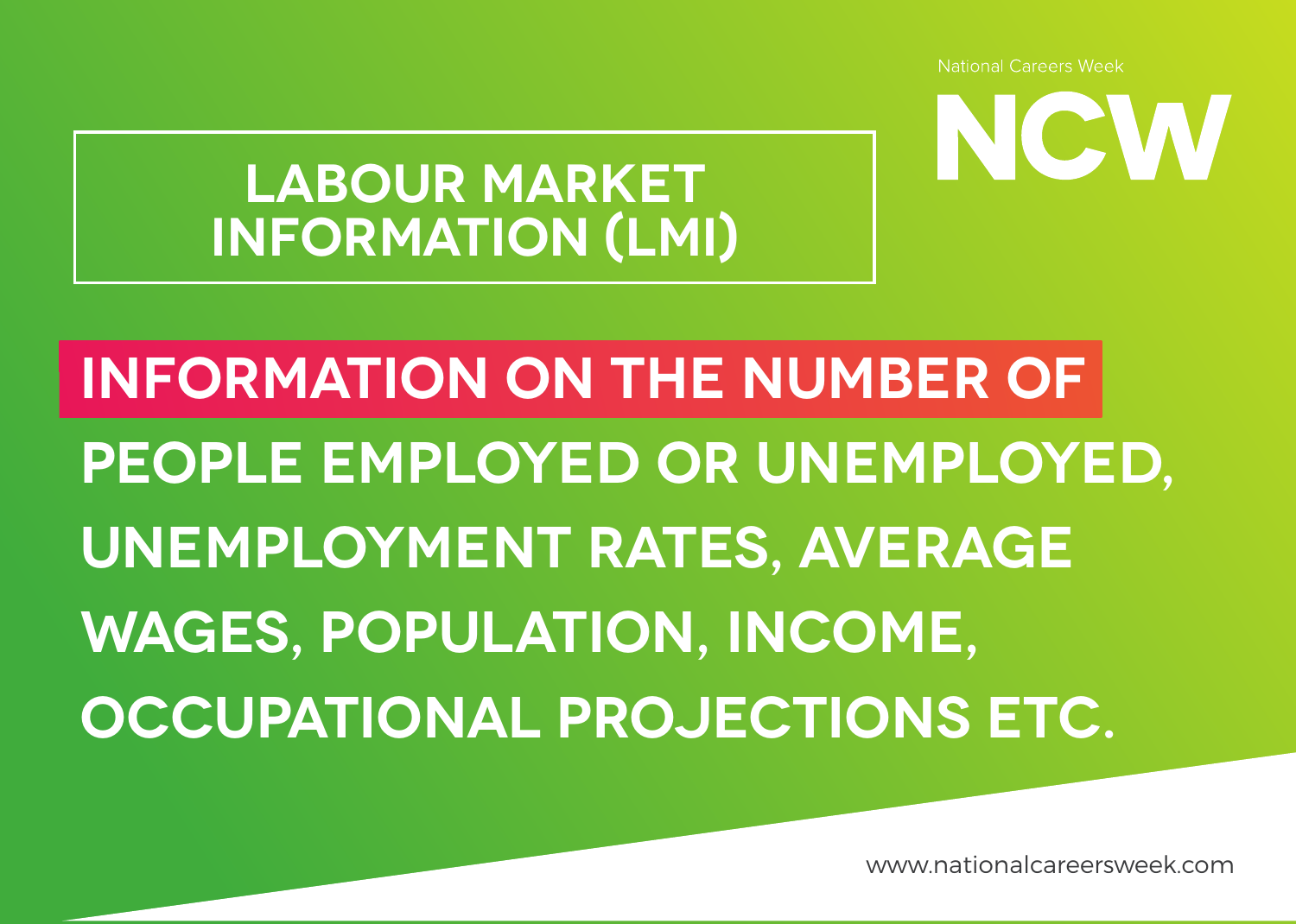![](_page_35_Picture_1.jpeg)

#### **RELOCATION**

## **THE ACTION OF MOVING TO A NEW PLACE AND ESTABLISHING ONE'S HOME OR BUSINESS THERE.**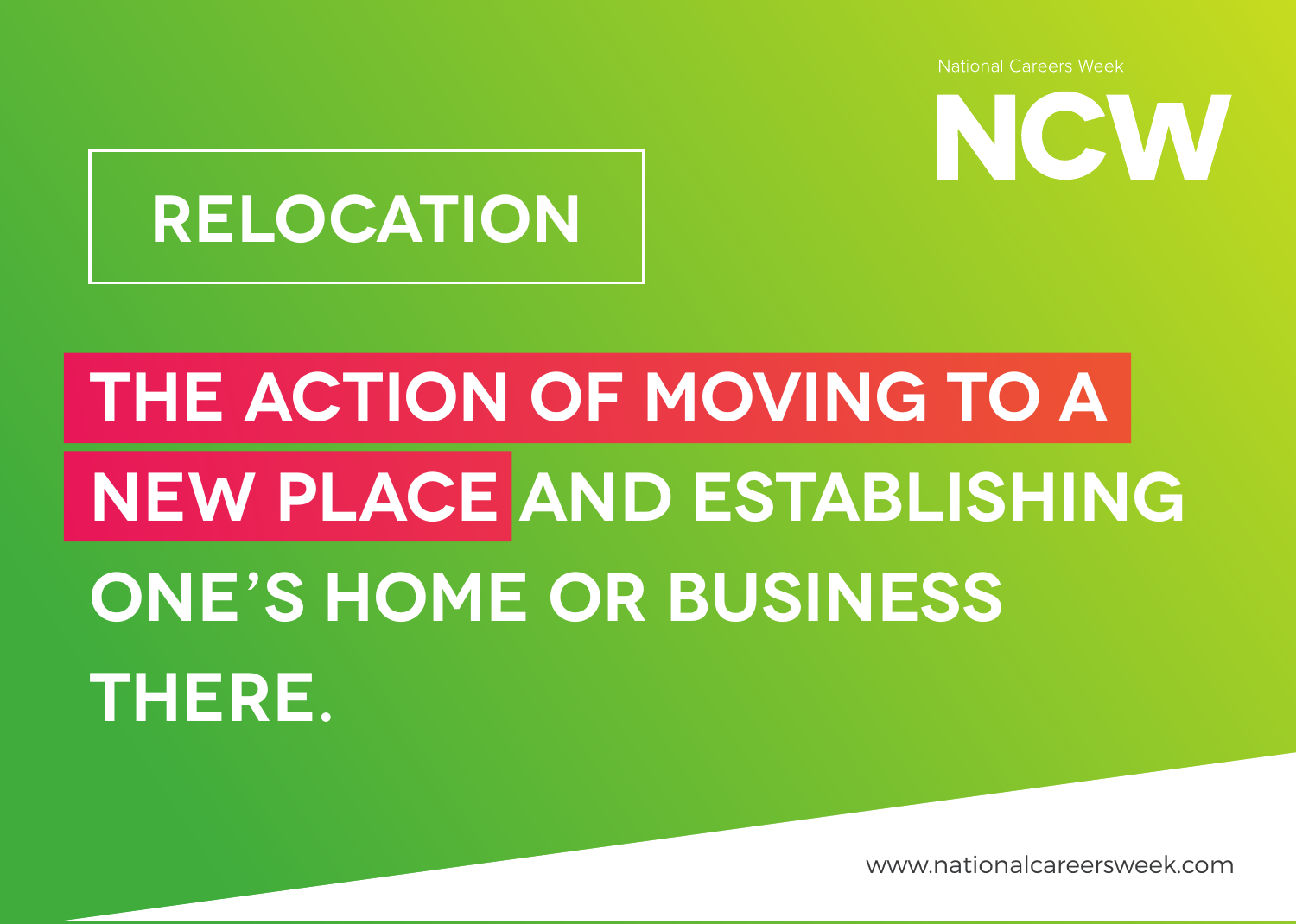NCW

![](_page_36_Picture_1.jpeg)

## **THE AREAS INTO WHICH THE WORKFORCE IS DIVIDED. E.G. MANY CREATIVE PEOPLE WORK IN THE STEM SECTOR.**